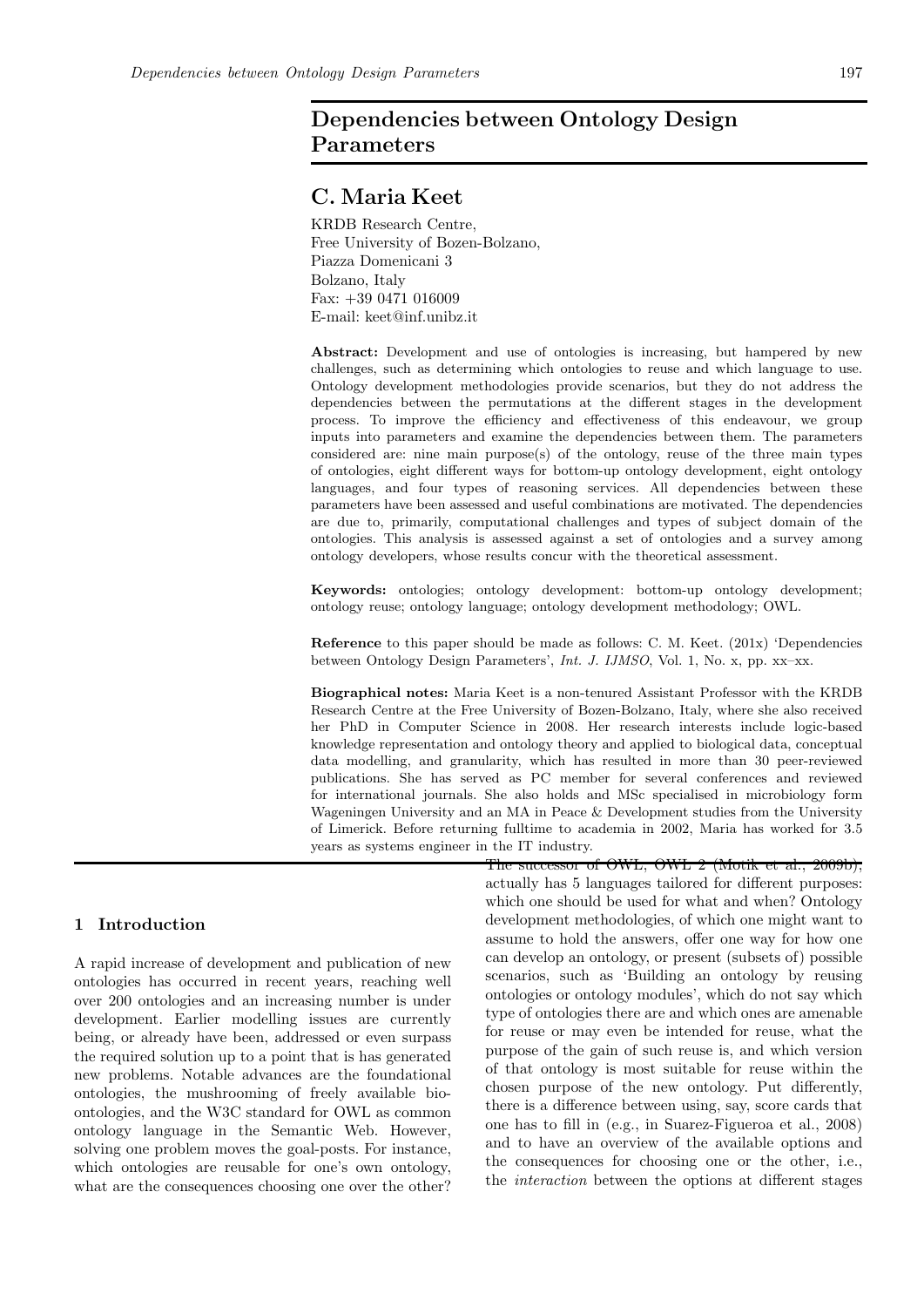in the methodology. While there exists literature that provide incomplete and overlapping options at some of the stages in a methodology, first and foremost they lack the dimension of the interactions and consequences. In addition, despite that several ontology development methodologies are available, many developers actually do not use them<sup>1</sup> . Which strategies and additional methods do developers employ when they do not adhere to a particular methodology? What are the possible permutations at each step? What are the choices they face, and can they be categorised in types of choices? Does a choice for one method, tool, language and so forth lock one into another, or are some of them even mutually exclusive? If so, why do they go together or are they mutually exclusive, and can or should that be changed?

In this paper, we seek to answer these questions by, first, integrating a literature analysis, our own experiences in ontology development, and results of a survey we conducted so as to identify the key parameters. The ontology design parameters are structured into five main groups in order to provide a succinct and clear overview of the principal options at several different stages of the ontology development process. The main five groups are: purpose, reuse of ontologies, bottom-up ontology development strategies, the language to represent the ontology, and the reasoning services. The second part presents the novel contribution with the outcome of the analysis regarding the practical and theoretical dependencies between the key parameters; this is summarised in Table 1. It addresses interdependencies such as "given a purpose which ontology language suits best?" and the interactions between purpose, language, and bottomup development strategy. The dependencies themselves have to do primarily with inherent computational challenges, insufficient tools and limitations of existing ones, and usage of domain ontologies. We also present several useful combinations of the five parameters, which can guide the novice developer toward comparatively suitable and easy combinations. In addition to the theoretical analysis, we also consider the background and setting of a set of randomly selected ontologies and those that the survey respondents were involved in, which indeed do tend to adhere to the proposed dependencies between the parameters. The results presented in this paper can be used in, e.g., the design of a software-supported selection procedure as part of a flexible ontology development methodology, so that ontology development will not only be made more easily accessible concerning where to commence given one's resources and desired goals but also shorten the development process by proposing combinations of parameters that lead to a feasible implementation scenario.

The remainder of the paper is structured as follows. After clarifying the notions of ontologies and methods in Section 2, we proceed to list the design parameters and illustrate them insofar as they bear an effect on

the dependencies (Section 3). The dependencies between the parameters are described and discussed in Sections 4 and 5, and we close with conclusions in Section 6.

# 2 Preliminaries

To put the main section in the right context, we first have to address some terminological aspects about what is—or can be—meant to be an ontology, and the notions of methods and methodologies themselves.

# 2.1 Ontologies and ontological commitments

The most quoted definition of an ontology as a specification of a conceptualization by Gruber (1993) has been discussed widely and refined over the years. For instance, a more detailed definition is that it is "a logical theory accounting for the intended meaning of a formal vocabulary, i.e. its ontological commitment to a particular conceptualization of the world. The intended models of a logical language using such a vocabulary are constrained by its ontological commitment. An ontology indirectly reflects this commitment (and the underlying conceptualization) by approximating these intended models." (Guarino, 1998), or a formal representation of reality instead of a representation of our conceptualisation of entities in reality. Practically from an engineering perspective, the reality-vs.-conceptualization representation is a philosophical quarrel which acts out as differences of opinion during the modelling stage when there is a disagreement about an axiom if it has to represent the way how some vocal or large groups of people think about something or if it also has to be the most truthlike with respect to the reality it aims to represent. For instance, if *Whale* should be represented as a subclass of  $Fish$  or of *Mammal*: the former is a biologically incorrect assumption by many people and may end up as such in a folksonomy, but, in accordance with the reality representation and the notion of what it is to be a mammal, only the latter should be represented in an ontology.

Where ontological commitments affect not only the subject domain but also the language, are considerations such as an ontology of universals (or concepts or classes), of individuals, or if it can be a combination of the two. From the philosophers' and modellers' side, one separates an ontology of universals from one of particulars. However, the main authors behind the W3C standardised ontology language OWL simplified the definition of an ontology into it "being equivalent to a Description Logic knowledge base" (Horrocks et al., 2003), hence, it being a combination of the intensional terminological axioms (TBox) and the extensional assertional axioms about instances (ABox). In the remainder of the paper we assume a clear separation between the classes and instances and, given that most existing ontologies are in the area of the healthcare and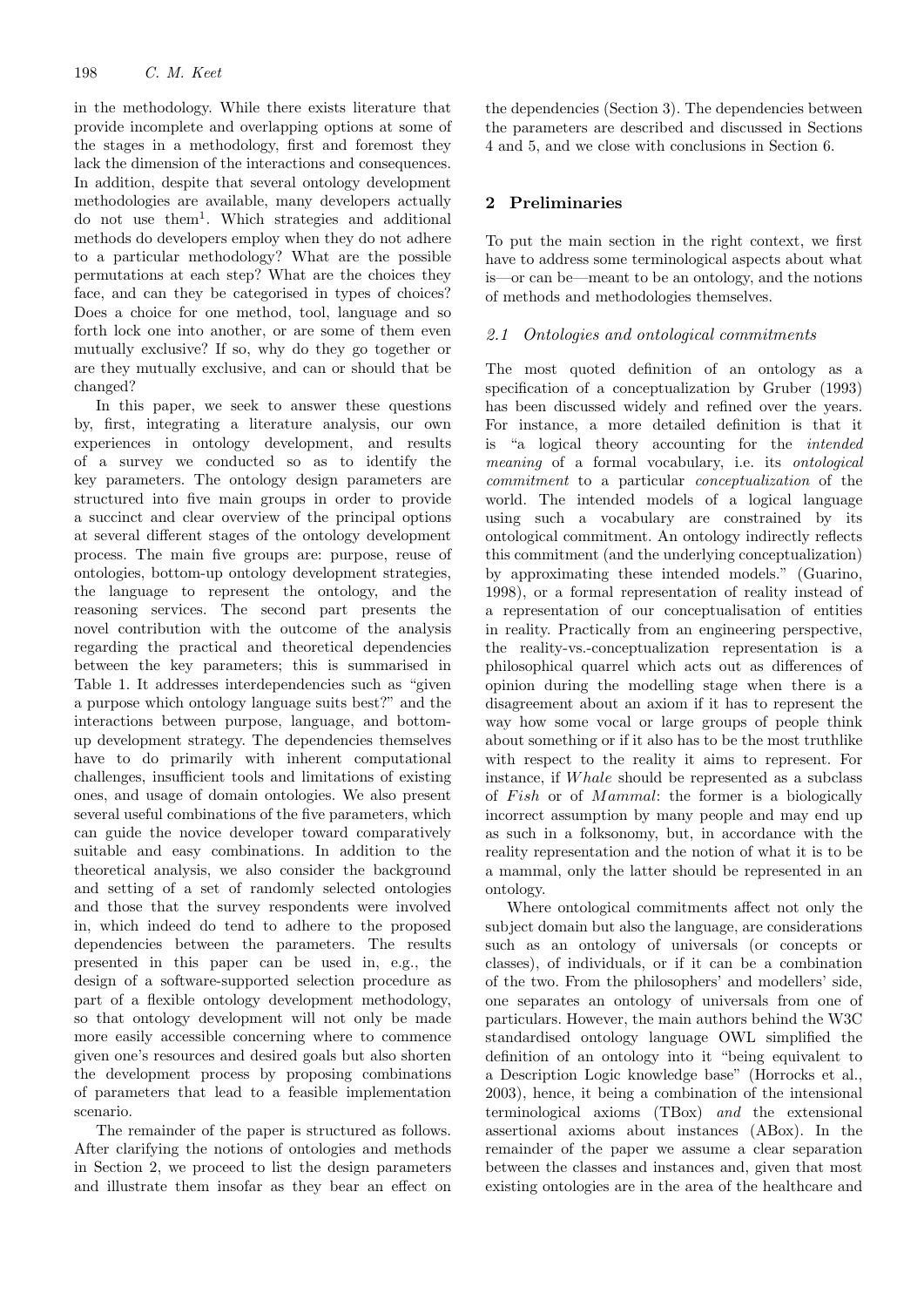life sciences that focus on type-level generalisations, a logical theory in the sense of TBox statements only.

# 2.2 Methods and methodologies for ontology development

Methodologies seek to provide a structured way of developing ontologies from start to deployment to maintenance. This paper analyses steps and methods that do, or can, form part of ontology development methodologies so as to augment the methodologies with the dimension of the interdependencies between the steps and methods they contain. Examples of decision steps are which foundational ontology to reuse, if any, and the choice of language. Examples of methods that contribute to methodologies for ontology development are, among others, Ontology Design Patterns that offer small, reusable, pieces of an ontology or modelling pattern of usage (Presutti et al., 2008), OntoClean to design an ontologically well-formed taxonomy (Guarino and Welty, 2004), 'debugging' ontologies to pinpoint to errors (Horridge et al., 2008), and NLP-based ontology learning (Witte et al., 2007) to speed up finding candidate terms and relations for one's domain ontology. Methodologies can be grouped according to different axes, such as aimed at single, one location ontology development vs. distributed ontology development, or paper-based vs. tooling support and have varying levels of support for managerial tasks such as project planning and versioning; for instance, METHONTOLOGY, On-To-Knowledge, KACTUS, MoKi, and NeOn (Fernandez et al., 1999; Suarez-Figueroa et al., 2008; Ghidini et al., 2009) (the reader is referred to (Corcho et al., 2003) for an analysis of requirements and a comparison between such ontology development methodologies). These methodologies take a waterfall or iterative approach without revealing dependencies between their different stages. However, such assumed independence neither holds in practice—be it with respect to the soft skills or the available tools—nor is it feasible even theoretically, as we shall see in Section 4.

### 3 Design parameters

In this section we describe the five principal categories of design parameters: purpose of the ontology, reusing ontologies, bottom-up development of ontologies, representation languages, and reasoning services. For each one, we list the parameters, and elaborate on them afterwards insofar as it affects, or will contribute to, the explanation of the dependencies between them.

### 3.1 Purposes of the ontologies

One can take into account the possible aims for which the ontology will be developed. However, this is anathema for the ontology purist, because an ontology is supposed to be implementation independent—even irrespective if an application will be linked to it or will have any computational use at all—and as such, an ontology has the sole purpose of representing reality, our conceptualisation of reality, or some other domain of interest. A caveat with choosing explicitly for a specific purpose, is that a few years after initial development of the ontology, it may get its own life and be used for other purposes. This can require a re-engineering of the ontology (currently being carried out with the Gene Ontology (GO) and Foundational Model of Anatomy (FMA)), which generally costs more resources than anticipating upfront that an ontology may be used for different purposes. Nevertheless, in the practice of ontology engineering, purposes tend to play an important role and oftentimes are even expected to be formulated at the commencement of ontology development. Based on a literature review and survey we carried out (Alberts et al., 2008), the different types of purposes can be summarised as follows (each with a reference that provides a typical example):

- 1. Querying data by means of an ontology (ontologybased data access) through linking databases to an ontology (Poggi et al., 2008; Alberts et al., 2008; Rodriguez-Muro et al., 2008);
- 2. Data(base) integration, most notably the strand of applications initiated by the Gene Ontology Consortium and a successor, the OBO Foundry (Gene Ontology Consortium, 2004; Smith et al., 2007);
- 3. Structured controlled vocabulary to link data(base) records and navigate across databases on the Internet, also known as 'linked data' (Bizer et al., 2009, in press);
- 4. Using it as part of scientific discourse and advancing research at a faster pace (Keet, 2005; Madin et al., 2008), including experimental ontologies in a scientific discipline and usage in computing and engineering to build prototype software;
- 5. Coordination among and integration of Web Services (Goble et al., 2007);
- 6. Incorporating the ontology in an ontologydriven information system destined for run-time usage, such as in scientific workflows, multi-agent systems, ontology-mediated data clustering, and user interaction in e-learning (Henze et al., 2004; Kim et al., 2006; Zhou et al., 2005);
- 7. Ontologies for natural language processing, including development and use of ontologies in applications such as annotating and querying Digital Libraries and scientific literature, Question-Answering systems, and materials for e-learning (Alexopoulou et al., 2008; Vila and Ferrández, 2009; Witte et al., 2007);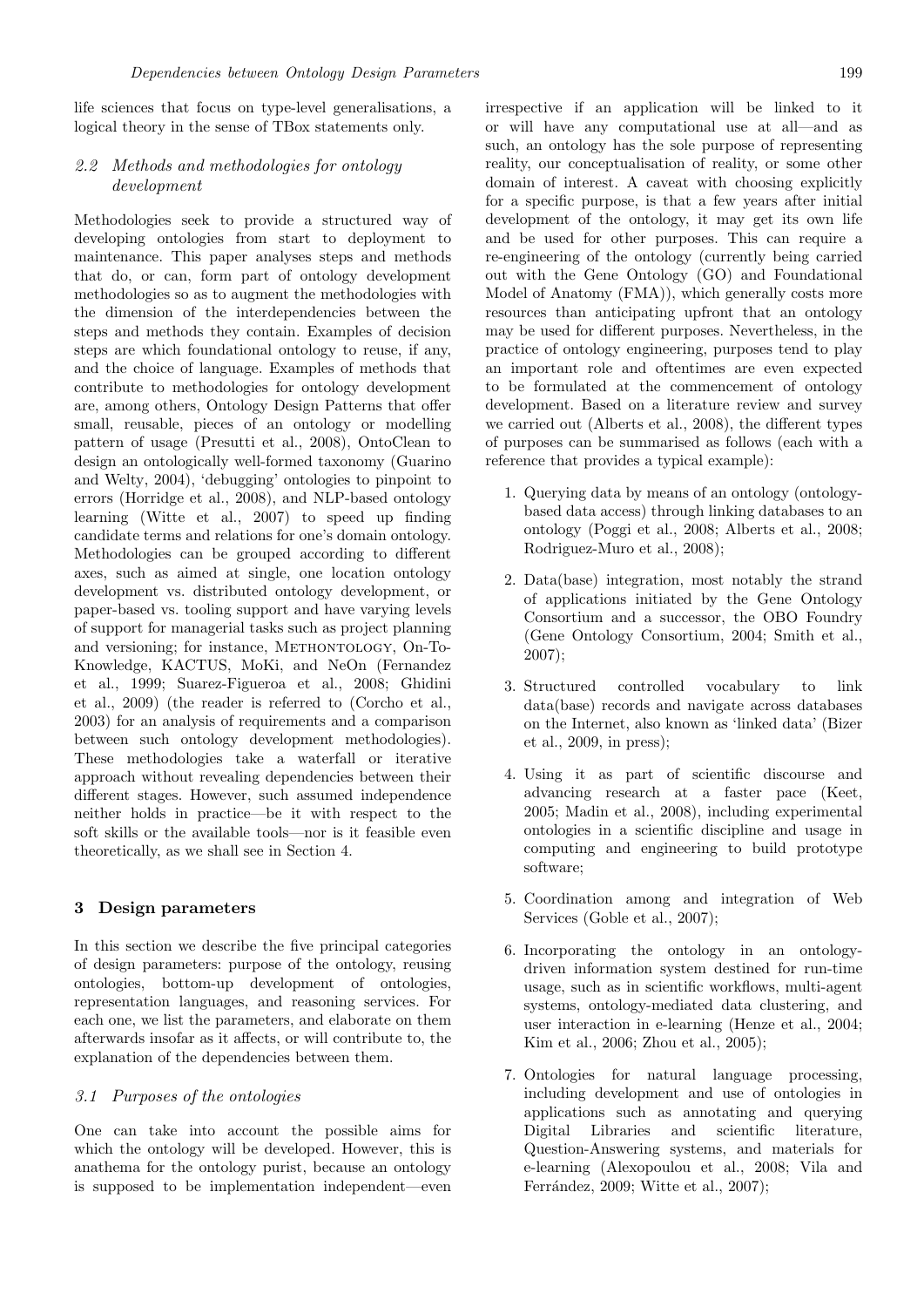- 8. As full-fledged discipline "Ontology (Science)" (Smith, 2008), where an ontology is a formal, logicbased, representation of a scientific theory;
- 9. Tutorial ontologies to learn modelling in the ontology development environment (e.g., the wine and pizza ontologies (Horridge et al., 2004)).

Practical examples have their specific peculiarities and implementation, but the type of purpose will fit in one of the above, although e.g., Denaux et al. (2009)'s experiment to extract purpose phrases from ontology documentation of geography ontologies might be extended to a larger corpus of ontologies that have better ontology annotations and thereby contribute to a more refined categorisation than the list presented here.

Observing the purposes, it is noteworthy that five items concern data integration in some way, being items 1, 2, 3, 5, and 6. Recollecting the data integration strategies that have been developed over the past 20 years, they are: (i) Physical schema mappings with Global As View (GAV), Local As View (LAV), or GLAV, (ii) Conceptual model-based data integration, (iii) Data warehouses, (iv) Data federation, (v) Data marts, (vi) Services-mediated integration, (vii) Peer-topeer data integration, and (viii) Ontology-based data integration, being on top of, at least, i, ii, (possibly also iii iv, v, vi) through an ontology or linked data by means of an ontology. While some of them can be realised without ontologies, ontologies have proven their value in the endeavours. For instance, the GO for linking data (Gene Ontology Consortium, 2000), connecting different legacy tools (Athanasiadis et al., 2009), data federation (Amoroso et al., 2008), RDFized warehouse with an ontology (Belleau et al., 2008) as well as first steps toward RDF-focussed database federation (Cheung et al., 2009). It is important to observe that for such 'ontologies for data integration', in fact, an ontology serves different purposes within the integration scenario and thereby brings forth different requirements for the ontology language, tools, and ontological commitments.

A more challenging purpose that entails at least data linking, if not full integration, is using ontologies in scientific workflows, such as Wings (Kim et al., 2006) that uses both the ontology and its reasoning services for the generation of workflows, keeping consistency, and linking sections of a workflow, and the Taverna workbench (Goble et al., 2007), which uses a set of ontologies to manage the data and information flow by means of a domain ontology, workflow ontology, and services ontology. The latter, in turn, puts demands on interoperability not only among subject domain ontologies, like (Smith et al., 2007), but also among ontologies with orthogonal content and complementary purposes, so that it requires a careful orchestration.

# 3.2 Reusing ontologies

With the uptake of ontology development and mushrooming of ontologies made available on the Web, ontology repositories and semantic search systems, such as Swoogle<sup>2</sup> , the TONES Ontology Repository<sup>3</sup> , and BioPortal<sup>4</sup> can be helpful. However, not all ontologies are just more of the same and equally suitable for reuse in one's own ontology. The main types of ontologies that potentially can be reused in part or whole are:

- 1. Foundational ontologies that provide generic toplevel categorisations;
- 2. 'Reference ontologies' that contain the main concepts of a subject domain;
- 3. Domain ontologies that have a (partial) overlap with the new ontology;
- 4. For each of items 1-3, resource usage considerations, such as
	- (a) The availability of the resource, such as openly available, copyright, and usage restrictions;
	- (b) If the source is being maintained or an abandoned one-off effort;
	- (c) The ontology is a result of a community effort, research group, or if it has already some adoption or usage;
	- (d) If it is subject to standardization policies or has stable releases;
	- (e) If the ontology is available in the desired or required ontology language.

The foundational ontologies can give a head-start in the development by providing a basic structure, such as endurants being disjoint from perdurants, types of processes, attributes (qualities), and a set of basic relations; e.g., GFO, DOLCE, BFO, RO (Herre and Heller, 2006; Masolo et al., 2003; Smith et al., 2005). The use of such ontologies (or not) requires one to decide how to represent certain kinds of knowledge, most notably 'attributes'. In the traditional sense, an attribute  $a \in A$  is a binary functional relation from an object  $o$  in a universe of objects  $U$  to a value  $v$  in the value domain V (i.e.,  $A \mapsto U \times V$ ), for instance, a person's age as  $hasAge \mapsto Person \times Age$  or a flower's colour  $hasColor \rightarrow Flower \times Color$ . None of the foundational ontologies use this approach to represent properties of objects (Borgo and Masolo, 2009). Instead, properties such as Colour are entities (unary predicates) in their own right and are related simply with a binary relation to objects; e.g. in BFO, Colour is a kind of dependent continuant that *inheres in* an independent continuant (Flower) and in DOLCE, such 'attributes' are subsumed by the category Quality that relates to Endurant (roughly: objects) or  $Perdurant$  (informally: processes) by means of the  $qt$  relation and each quality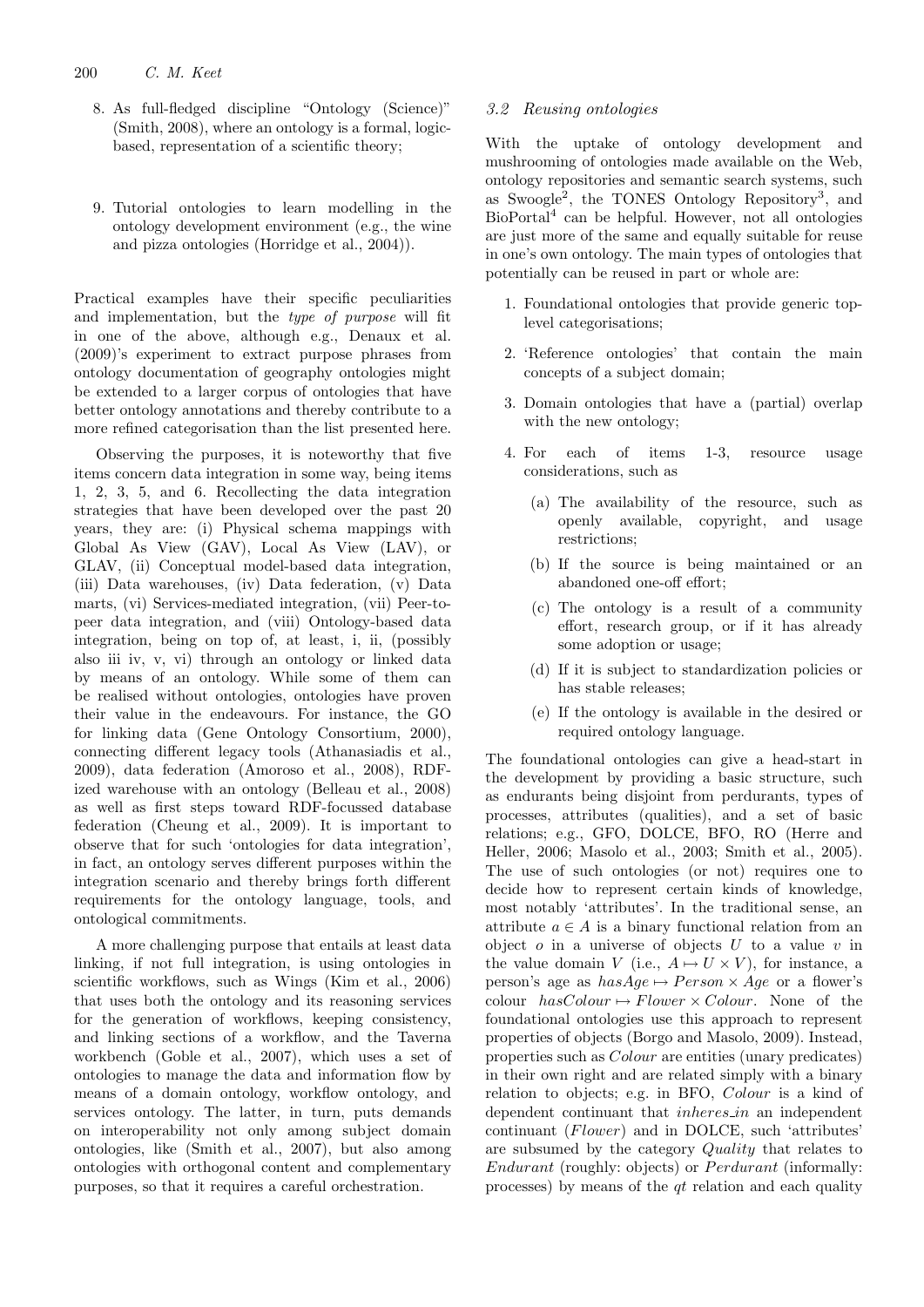has a separate relation to *qualia*, which can be, among others, Temporal Region or Spatial Region. That is, the compact notion of 'attribute' in information systems and conceptual data modeling languages, such as ER and UML class diagrams, is flattened out in the foundational ontologies into at least two relations and three entities (unary predicates). From an ontological perspective, the verbosity of this attribute-free approach is an advantage with respect to modelling 'attributes' more precisely (but it may not necessarily be from an implementation perspective) and it has been shown to greatly enhance transparency and reusability<sup>5</sup>, which is a sought-after characteristic for foundational ontologies.

Reference ontologies are more restricted in scope, but they are also intended for reuse, such as an ontology of measurements, of time (Hobbs and Pan, 2004) and 'toplevel' ontologies for a domain, such as BioTop<sup>6</sup>. Domain ontologies, in turn, can build upon such foundations and expand on it for the particular subject domain at hand, such as for traits of rice in Gramene that extends GO and marine microbial loops that reuses DOLCE (Jaiswal et al., 2002; Keet, 2005). Generally, then, the developer adheres to the foundational ontology commitments, but does not debate and decide on it anymore.

Further down the line are so-called 'application ontologies', which, however, are another term for logic-based conceptual data models. These type of ontologies are explicitly not included in the list above, because they will generate more problems than they solve: in computing and engineering, ontologies themselves were proposed to address computationally the commonalities and mismatches in conceptual data models, in the sense of providing an applicationindependent representation at a higher abstraction level (see also Jarrar et al. (2003); Schreiber (2007) on this topic). For instance, in a conceptual data model for a zoo, one my want to have a class Llama and a key or reference scheme in numbers, whereas another database management system may have the identification of llamas represented with a string; then it is through the common understanding and precise representation of what a llama is—represented in the ontology—that an agreement can be established that both software systems deal with representations of llamas. If one designates such conceptual data models to be ontologies, then one cannot properly use ontologies anymore for data integration and thereby deprive oneself of a powerful solution and generate new problems by (i) taking away one layer in the successive abstraction steps and (ii) inventing and proliferating ontology mapping languages (Brockmans et al., 2009) and supporting tools.

The fourth item has nothing to do with the content of the ontology, but are orthogonal considerations that interfere with the choice which ontology to reuse for one's purpose. Aspects (a-d) are 'soft' considerations: if an ontology has usage restrictions, is an abandoned oneoff effort, and has not been adopted by other ontologists, then one probably should think twice before using it, but there nevertheless can be compelling reasons to do so. Item (e) reveals a dependency with other design parameters, and will be discussed in Section 4.

# 3.3 Bottom-up development of ontologies through ontology learning

Although ontology developers will find something of use in the available ontologies, they often have to develop part of the ontology themselves. There are several strategies to speed up this labour- and knowledgeintensive task, which that focuses on extracting the subject domain semantics present in 'legacy' (i.e., currently operational) sources. The type of sources and principal techniques (ordered in decreasing order of formality) are:

- 1. Reuse of other knowledge-based representations: conceptual data models of database and application software, such as UML diagrams, ER diagrams, and ORM models;
- 2. Extraction of types from a database physical schema and data in databases (i.e., database reverse engineering) and object-oriented software applications, and least common subsumer and clustering to infer new concepts;
- 3. Abstractions from or formalisations of models in textbooks and diagram-based software;
- 4. Thesauri and other structured vocabularies;
- 5. Other (semi-)structured data, such as spreadsheets and company product catalogs;
- 6. Text mining of documents to find candidate terms for concepts and relations;
- 7. Terminologies, lexicons, and glossaries;
- 8. Wisdom of the crowds tagging, tagging games, and folksonomies;

This list is roughly in concordance with Suarez-Figueroa et al.'s (2008) analysis, who also discuss the various typologies of non-ontological resources for bottom-up development of ontologies. In the remainder of this section, characteristics of the source material and approaches will be highlighted insofar as they interfere with respect to the dependencies between the different ontology design parameters.

The first two items tend to be grouped together, but are quite distinct. Reuse of conceptual data models seems to require only a mapping or transformation (i.e., approximation) to a suitable ontology language. However, UML, ER, and ORM do not exactly fit into an OWL species or even one unique Description Logic (DL) language (Artale et al., 2007a; Berardi et al., 2005; Keet, 2007), for the mere facts that ORM is undecidable and there is no single formalisation of UML class diagrams or ER. Practically, this means that one has to develop transformations for each ontology language and each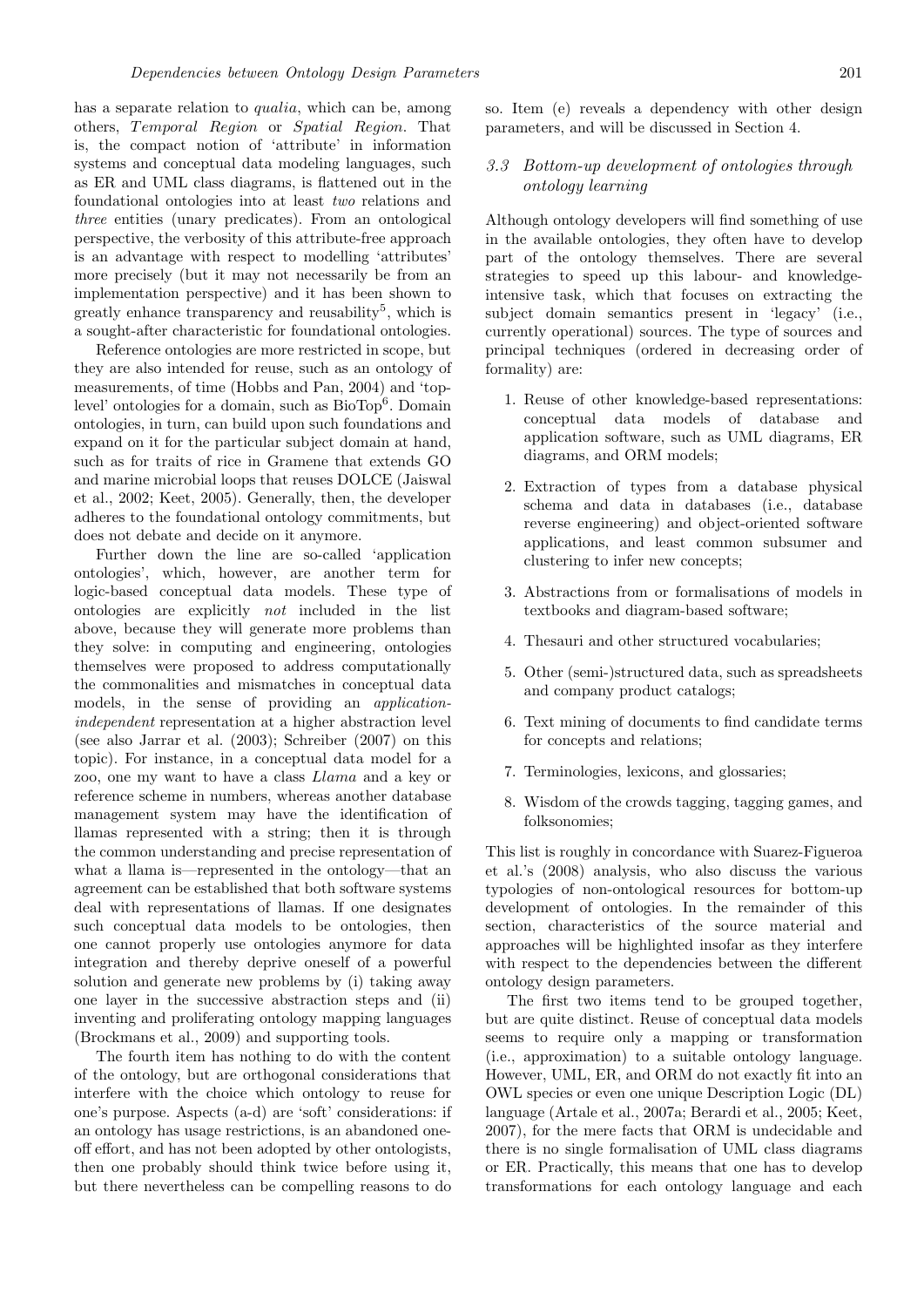tool that offers conceptual modelling functionalities. In addition, it makes a certain commitment on how to represent 'attributes' (cf. Section 3.2): transformations from UML and ER will be heavy in the use of OWL's data properties, whereas ORM's philosophy is more in line with the foundational ontologies' approach to flatten them into multiple relations.

The sources in item 2 are further away from an ontology than those of item 1. For the sake of simplicity, let us ignore issues such as data duplication, violations of integrity constraints, and denormalised databases. Data stored in the database, which are mathematically instances, sometimes are thought of by the domain expert as representing concepts; e.g., the terms in the GO are intended to denote concepts (universals), but in the GO database they are stored as values in a 2 column table. Biological databases as well as databases at the back-end of content management systems have a mixture of the two so that some database data have to be imported into the ontology as concepts (OWL classes), whereas other data in the database have to be imported into the OWL ABox and therewith transformed from values into objects. This is a wellknown reverse engineering challenge, even for reverse engineering to a conceptual data model (Hainaut et al., 1993), let alone if one wants to take the even larger jump directly to an ontology (Lubyte and Tessaris, 2007).

Bottom-up development of ontologies by using other diagrams and its drawing tools is relatively under-explored. Software for drawing diagrams in, predominantly, the life sciences, such as PathwayAssist<sup>7</sup> to visualise metabolic pathways, essentially have their own icon vocabulary and diagrams. This informal but structured representation of information can be exploited to develop automatically a preliminary version of a domain ontology by (i), formalizing the 'icon vocabulary' in a suitable logic language, (ii) choosing a foundational ontology (taxonomy, relations), (iii), categorising the formalised icons accordingly, (iv) loading each diagram into the ontology, and (v) verifying the results with the domain expert, which has been experimented with using STELLA models for ecology and environmental sciences (Keet, 2005).

There are many terminologies and thesauri and a few of them are being adapted for the Semantic Web, such as the NCI Thesaurus<sup>8</sup>. These endeavours tend to end up as bottom-up development instead of a straightforward reuse of the resource and formalisation into SKOS or OWL (Soergel et al., 2004). The reasons for this is that a thesaurus' core relations are broader term (BT), narrower term (NT), and related term (RT), and some auxiliary ones (e.g., UF/USE), which are semantically heavily overloaded relations: BT/NT is not the same as  $is-a$  and RT can be any type of relation, and, consequently, those relationships are used inconsistently. In addition to this low ontological precision, a categorisation of basic types such as those of foundational ontologies is absent and many terms and relations are actually a lexicalisation of

a conceptualisation, so that one has to manually reassess the whole thesaurus again in order to add the implicit semantics explicitly. Thus, simply formalising a thesaurus does not suffice to obtain an ontology. An example of elaborate 'ontologising' thesauri in the fisheries domain, which were augmented with a DOLCE foundation, is described in (Gangemi, 2005).

Another approach that initially seemed an easy route to bottom-up development, is the use of Natural Language Processing (NLP) techniques. The activities can be divided into development of the TBox by means of searching for candidate terms and relations in text documents, and ontology populations (ABox) that amounts to document retrieval enhanced by ontologies and tagged text (e.g., GoPubMed (Dietze et al., 2008)). The former is known to be challenging and an iterative process that requires considerable domain expert input (Alexopoulou et al., 2008; Gliozzo et al., 2007). The main reasons for the problem of not finding immediate matches are the ambiguity of natural language and the choice to collapse the notion of ontology with natural language instead of using them as orthogonal or complementary components for which a lexicalised ontology is more suitable (Cimiano et al., 2007).

Last, one can try to squeeze out the little semantics available in spreadsheets, using perhaps RDF as an intermediate representation (Han et al., 2006) (but see also Madin et al. (2008)). If also this fails to extract useful terms and relations, one could resort to the 'wisdom of the crowds', but this also depends on the subject domain so that at times 'the crowd' are students in the discipline, and enhanced by a gaming component. An alternative to this approach is to let the reasoner compute a concept description based on sample instances (Baader et al., 2007).

# 3.4 Representation languages

Depending on the purpose(s) and, in practice, available resources, such as time, money, domain experts, and available baseline material, one tends to end up with either (a) a very large simple ontology, i.e., mostly a taxonomy without, or with very few, properties (relations) linked to the concepts, where 'large' is, roughly, > 10000 concepts, so that a simple representation language suffices; (b) a large and elaborate ontology, which includes rich usage of properties, defined concepts, and, roughly, requiring the language expressiveness of that of expressive DL languages, such as OWL-DL; or (c) a small and very complex ontology, where 'small' is, roughly, < 250 concepts, and requiring a very expressive ontology language. Put differently, a separate dimension that interferes with the previous parameters, is the representation language, because some languages scale up better computationally than others. Moreover, certain choices for reusing ontologies or legacy material, or goal, may lock one into the language that will be used to represent the ontology. To obtain a better view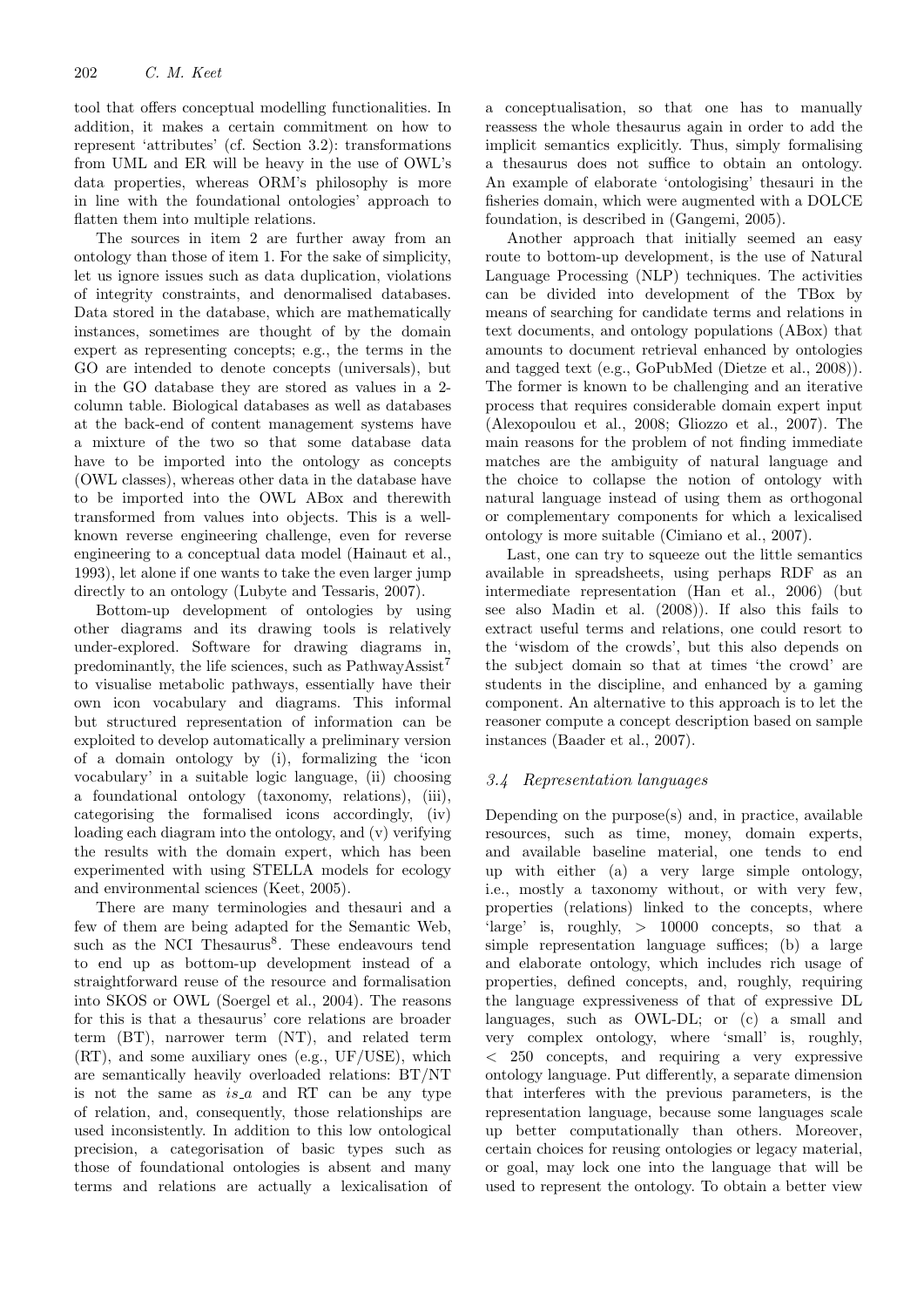on this aspect, we address older and newer ontology languages, and pointers to various extensions.

# 3.4.1 Older Knowledge Representation and Ontology Languages

With "older" languages, we refer to the pre-OWL stage, where ontologies were developed in a logical language of one's preference. The languages of choice from the side of AI were, among others, first order predicate logic, knowledge interchange format (KIF), KL-ONE, Loom, conceptual graphs, DL, and F-logic, and later also DAML and OIL and DAML+OIL. From a domain expert side, some variations, extensions, or simplifications have been made to these languages and a subsequent renaming has occured. For instance, the OBO format of the GO and similar ontologies is a directed acyclic graph with additional house-keeping items, the Protégé development tool had originally a frames-based system, and TAMBIS's and GALEN's GRAIL language is based on a DL. Then, even if ontologies adhered to the same language, say, full firstorder logic, then the computational representation in software still can be different, such as the syntax of the Prover9 and Isabelle theorem provers. Each of these languages have their advantages and disadvantages, but what is problematic in general is that there are so many languages that are not always fully interchangeable and that modelling workarounds to mitigate a language's limitations are often poorly documented, if at all. This complicates ontology reuse and integration, development, use of tools for bottom-up development of ontologies, and ontology-driven information systems. Hence, a standardized ontology language is a step forward to solve ontology interoperation challenges.

### 3.4.2 Web Ontology Languages OWL and OWL 2

By 2004, things had converged to the W3C standardised Web Ontology Language OWL (Horrocks et al., 2003; McGuinness and van Harmelen, 2004), which is useful from at least the domain modeler's and tool developer's perspective to have one common format to represent an ontology. In addition to choosing OWL a priori, core ontology developers as well as user-bases of some of the older ontology languages have chosen to provide converters from the prior language to an OWL language, such as oboinOwl (Golbreich and Horrocks, 2007), FMA to OWL (Zhang et al., 2006), and both DOLCE and BFO are now available also in one or more OWL versions.

From a formal and Semantic Web perspective, OWL is placed on top of RDF(S) and has its basis in Description Logics (DL) languages and reasoning services (Horrocks et al., 2003; Baader et al., 2003). OWL actually consists of three languages of which two are DL-based species, OWL-DL and OWL-Lite, and an OWL full, which is an undecidable RDFS species. Its successor OWL 2 consists of a full species that is again

based on RDFS, and four DL-based species: OWL 2 DL and three 'lighter' versions, being OWL 2 EL, OWL 2 QL, and OWL 2 RL (Grau et al., 2008; Motik et al., 2009b,a). The main motivation for including four DLbased ontology languages in the standard, is to allow tailoring the choice of ontology language to fit best with the purpose of the ontology, and in particular for a scalable and multi-purpose Semantic Web. OWL 2 DL is the most expressive one and based on the DL language  $\mathcal{SROIQ}$  (Horrocks et al., 2006), whereas OWL 2 EL and OWL 2 QL are computationally wellbehaved fragments to achieve better performance with larger ontologies and ontologies linked to large amounts of data in secondary storage (databases), respectively. For instance, the medical terminology SNOMED CT with about 300 000 concepts is represented in OWL 2 EL (in  $\mathcal{EL}^{++}$ ) and the QUONTO reasoner scales up to millions of tuples also with operational databases (Calvanese et al., 2010) and using a minor variant of OWL 2 QL,  $DL\text{-}Lite_A$ , that has more features and adheres to the unique name  $assumption<sup>9</sup>$  (Calvanese et al., 2009). OWL 2 RL is inspired by Description Logic Programs and pD<sup>∗</sup> and has special features to handle forward-chainging rules, yet restricts the OWL 2 DL syntax to keep decidability. Trade-offs between expressiveness of the ontology languages are illustrated and discussed in (Keet and Rodríguez, 2007). For instance, with OWL 2 DL one can avail of the following features in the ontology that OWL 2 QL does not have: role chaining, qualified number restrictions, enumerated classes, covering constraint over concepts, and transitivity on simple roles. On the other hand, with the leaner OWL 2 QL one can obtain similar performance as with relational databases thanks to the low computational complexity of the language (Calvanese et al., 2009), whereas for OWL 2 DL one never can achieve that (Motik et al., 2009a). Overall, each language has its advantages and disadvantages, and it would be useful to have an automated semantic transformation between any one of them. However, at the time of writing, no freely available applications exist that lets a modeller seamlessly and transparently change one ontology language for another for a given OWL 2 formalised ontology.

Given that the OWL 2 development came in response to experiences from OWL implementers, it is not unthinkable that an "OWL 3" will emerge, depending experiences gained with OWL 2. There is a 'language game' between modellers and logicians and a new list of problems has been made public (Schulz et al., 2009). Some of the issues Schulz and co-authors raised, however, can already be addressed in a DL language and a suitable automated reasoner, but they require various extensions to the OWL languages.

#### 3.4.3 Extensions to the standard languages

The various challenges for representing subject domain semantics more precisely have resulted in development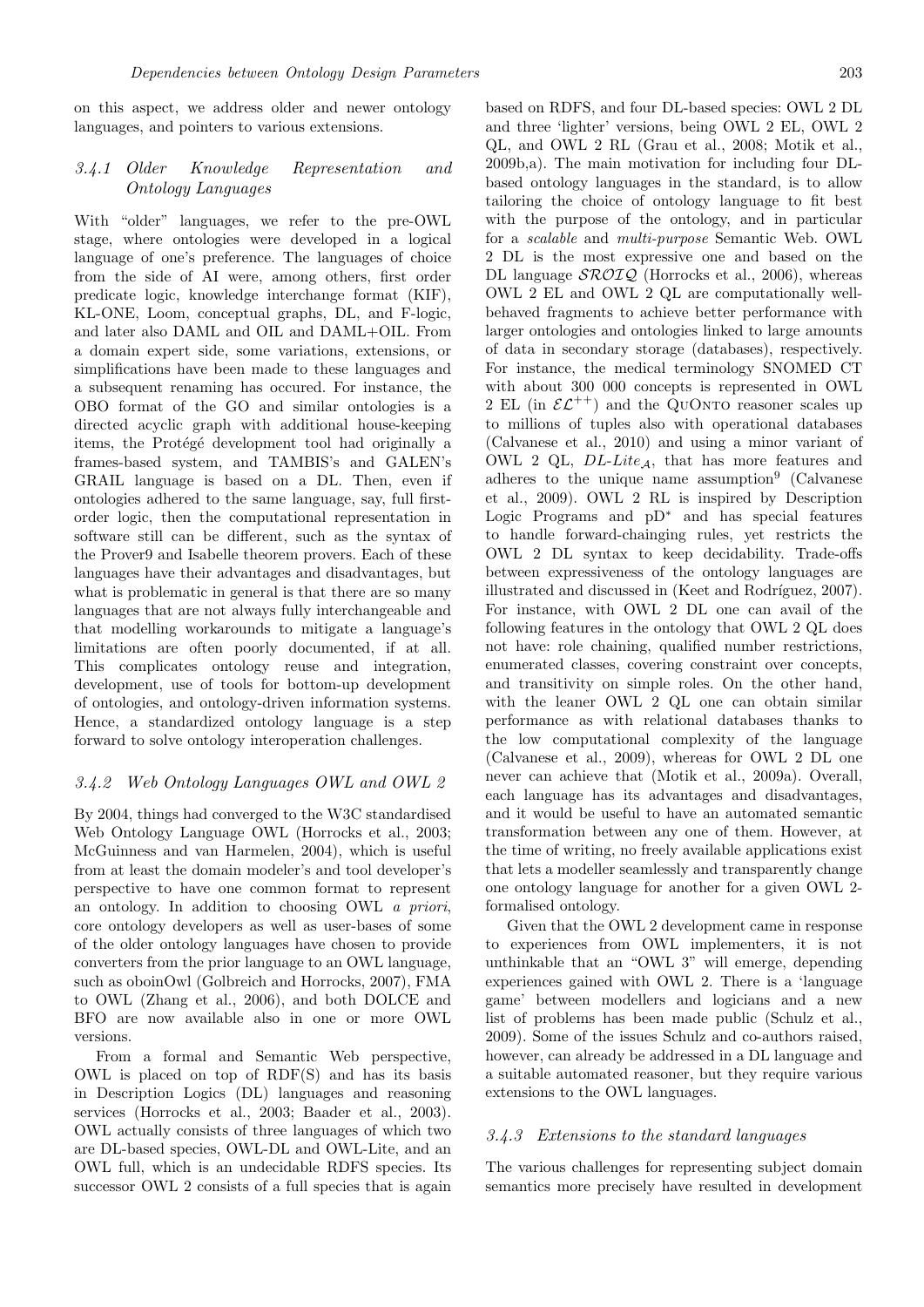# 204 C. M. Keet

of logic-based languages in many directions. Limiting ourselves to DL languages, for they may have the greatest chance of being incorporated in some way into an "OWL 3", or at least being compatible with the standard OWL languages, then one can identify the work in progress into three distinct dimensions:

- Uncertainty: statements are true or false, but due to lack of knowledge we can only estimate to which probability / possibility / necessity degree they are true or false; e.g.: it rains in Galway or it does not, and the probability / possibility / necessity degree that it rains in Galway is 0.81;
- Vagueness: statements involve concepts for which there is no exact definition, such as tall, small, close, far, cheap, expensive; hence the statements are true to some degree, whereby the values are taken from a truth space, be it a multivalued truth-space as in fuzzy logic, or the approximations of rough sets; e.g., "A Swedish citizen is very tall to degree 0.78";
- Temporal: instead of having wieldy ternary predicates including time  $t$ , one can include more succinct notions of time with the *until* and since operators, as well as the Allen temporal relations (e.g., before, while) using some version of Linear Temporal Logic or Computational Tree Logic. One then can represent information such as "Brain concussion after loss of consciousness" and "Caterpillar transformed into Butterfly" with the intended semantics and reason over such temporal knowledge.

There are languages and tools for probabilistic and fuzzy extensions to both several DL and OWL languages (Lukasiewicz and Straccia, 2008; Straccia., 2008). The probabilistic OWL language itself—and in particular  $(\psi | \phi)[l, u]$  which means "generally, if an object belongs" to  $\phi$ , then it belongs to  $\psi$  with a probability in  $[l, u]^n$ —can already solve Schulz et al.'s (2009) problem of representing "Hepatitis hasSymptom Fever in most but not all cases": by default, hepatitis has as symptom fever, so that we have in the ontology (∃hasSymptom.Fever | Hepatitis)[1, 1].

Rough and fuzzy-rough DL and OWL-based ontology languages are introduced by, most notably, Bobillo and Straccia (2009) and Jiang et al. (2009). However, the little experimentation that has been carried out revealed that work is yet to be done to make it usable (Keet, 2010).

There are promising initial results in the direction of temporal logics: there are more and less expressive temporal DL languages, such as  $DLR_{US}$  and TDL-Lite (Artale et al., 2002, 2007b; Lutz et al., 2008), its demonstrated usefulness for part-whole relations (Artale et al., 2008), and there is an OWL with temporal classes using a metric temporal logic (Keberle, 2009) for which there is an extension to the Pellet reasoner, OWL- $MeT<sup>10</sup>$ , to reason over the ontology. Such logics can, to

a greater or lesser extent, deal with typical examples of SNOMED CT's "Bypass after grafting" (Schulz et al., 2009) and that Macrophage is a transformation of Monocyte (Keet, 2009). However, it is not clear yet if, and if so which, of these approaches will reach the maturity to be fully deployed in ontology development environment (ODE) tools.

Last, mereotopology and spatial logics, including the RCC set of spatial relations (Randell et al., 1992), may be of use. It is already known that RCC8 cannot be represented fully in OWL and trade-offs are under investigation (e.g., by Grütter and Bauer-Messmer (2007) regarding environmental data of the Swiss Alps). Any other extensions with respect to DLs-as-ontologylanguage, such as notions of belief revision, are in even earlier stages of research. Notwithstanding this, one always has the option to choose a non-DL logic as ontology language to meet one's needs (given that there are first order logic model checkers and theorem provers, such as Prover9 and Isabelle), but this comes at the cost of undecidability and performance losses.

# 3.5 Reasoning services

Automated reasoning services for ontologies can be grouped into three main categories: the DL-based reasoning services that gained prominence especially in the context of the Semantic Web, ontological reasoning services that aid the modeller to represent the subject domain semantic better, and reasoners that use a variety of different technologies to solve reasoning scenarios that the common DL-based reasoners do not address. In this section, we describe the high-level aspects as to what they do and what their purposes are.

# 3.5.1 Description logics-based reasoning services

The DL-based reasoning services fall into three categories, which are available to a greater or lesser extent due to features or limitations of the language and the ODEs that present the inferences.

- 1. 'Standard' reasoning services for ontology usage: satisfiability and consistency checking, taxonomic classification, instance classification;
- 2. 'Non-standard' reasoning services to facilitate ontology development: explanation/justification, glass-box reasoning, pin-pointing errors, leastcommon subsumer;
- 3. Querying functionalities, such as epistemic and (unions of) conjunctive queries;

Examples that clearly demonstrate the benefit of instance classification to the point of discovering (more precisely: deriving) novel biological knowledge and saving the researcher laboratory equipment and time are Wolstencroft et al. (2007) and Bandini and Mosca (2006), respectively. The other standard reasoning services are useful for ontology development,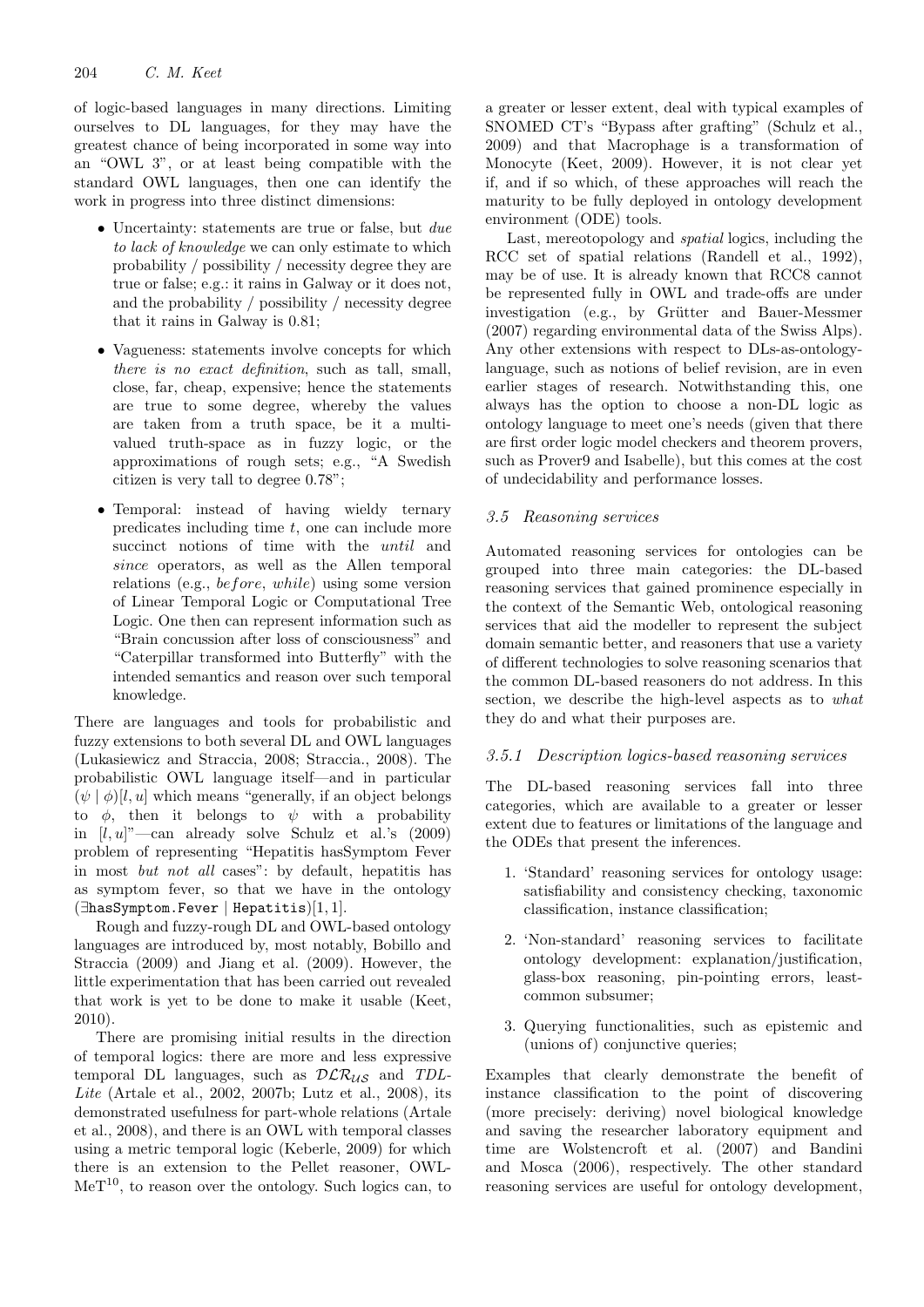in particular when one chooses an expressive language or has a large ontology. However, if the reasoner finds unsatisfiable or inconsistent concepts, as a consequence, it may be that there are many more concepts unsatisfiable so that it becomes difficult to find the root of the problem. To this end, the 'non-standard' reasoning services have been developed, and the notions of pinpointing errors and explaining the entailments in particular (Brandt and Turhan, 2001; Horridge et al., 2008; Parsia et al., 2005).

Query functionalities logically and technically are part of the reasoning services, where the focus is not mere string matching ("find me [concept/role] x") but, e.g., "for the Firmicutes, retrieve the organisms and their genes that have a GC3 contents higher than 80" that uses a comparison operator (Calvanese et al., 2010), "is concept x part of concept y?" where x and y do not necessarily stand in a direct parthood relation, querying under incomplete information (Calvanese et al., 2009), or, e.g. "all devices that assist with upper limb mobility" that requires first an evaluation over the type-level ontology to find the type of devices that have declared an object property, say, assistsW ith that has as range  $UpperLimbMobility$  and then to retrieve only those instances from the data (Alberts et al., 2008; Keet et al., 2008).

More requirements for reasoning services for use with bio-ontologies have been identified (Keet et al., 2007), which are partially satisfied by the extant reasoning services, partially in the pipeline (such as hypothesis testing with usable linking of data to an ontology), and partially belong to what can be dubbed ontological reasoning services.

#### 3.5.2 Ontological reasoning services

With ontological reasoning services we denote those algorithms that do contribute to ontological correctness of the knowledge represented in the ontology, but which are not part of the reasoning services for the logic-based ontology language in which the ontology is represented, hence, the obtained knowledge cannot be derived from that logical theory in, say, OWL. Thus far, we are aware of two such reasoning services, being OntoClean (Guarino and Welty, 2004) and the RBox reasoning service (Keet and Artale, 2008).

While the DL-based reasoners, such as FaCT++ and Racer, compute the subsumption hierarchy based on the declared object- and data properties, OntoClean computes the hierarchy based on the concepts' metaproperties. That is, for each concept in the hierarchy, one determines the kind of rigidity (rigid, semi-rigid, anti-rigid), identity, unity, and dependence, and then it sorts the concept in its appropriate order according to ontologically-motivated rules such as 'Given two concepts,  $p$  and  $q$ , when  $q$  subsumes  $p$ : if q is anti-rigid, then  $p$  must be anti-rigid' and that a rigid concept can subsume an anti-rigid one, but not vice versa. For instance, *Person* (rigid) can subsume  $Collectudent$  (anti-rigid), but not the other way around: it is always the case that each college student is also an instance of person, but it is not the case that every person is a college student.

The RBox reasoning service ensures that the role hierarchy is modelled correctly with respect to the subject domain. Whereas from a pure logic-andreasoning standpoint, a hierarchy of relations (OWL object properties) is declared as given assertions and assumed to be correct, the RBox reasoning service checks if the sub-relations have their domain and range restriction such that these concepts are equal or subsumed by the domain and range of its super-relation. This is useful in particular for hierarchies of partwhole relations, but one can use it with other object relation hierarchies as well; e.g., r\_location has as domain and range region and unit has domain region and range measurement-unit, then when the relation hierarchy has the assertion unit  $\subseteq$  r location, the RBox reasoning service verifies that measurement-unit  $\sqsubseteq$  region holds in the concept hierarchy (as is the case in the OWL-ized DOLCE-lite Plus) and not vice versa.

#### 3.5.3 Other technologies

Although the Semantic Web technologies are gaining momentum for ontology engineering, its technologies are modular in the sense that one can, e.g., swap a DLbased reasoner for another one that takes an OWL file as input. We briefly mention three different directions for alternative reasoning technologies.

While it is possible to carry out instance classification with an OWL ontology (Wolstencroft et al., 2007), one has to declare the domain and range of each OWL object property, have defined concepts for more classification, and not too much data. If those constraints cannot be met, then data clustering techniques for instance classification can be a viable option to explore, be they ontology-enhanced (Zhou et al., 2005) or not.

There are reasoners for probabilistic ontologies, such as Da Costa and Laskey's (2006) approach that combines first order logic with Bayesian networks to reason over the probabilistic OWL PR-OWL.

Constraint programming is already being deployed for reasoning over conceptual data models (Cabot et al., 2008), and the step to do so for ontologies as well is relatively minor then. Possible advantages to have a constraint-based reasoner are that one already can have ternary relations and reason with temporal relations.

This concludes the brief exposé of ontology development parameters that will be assessed on their dependencies in the next section.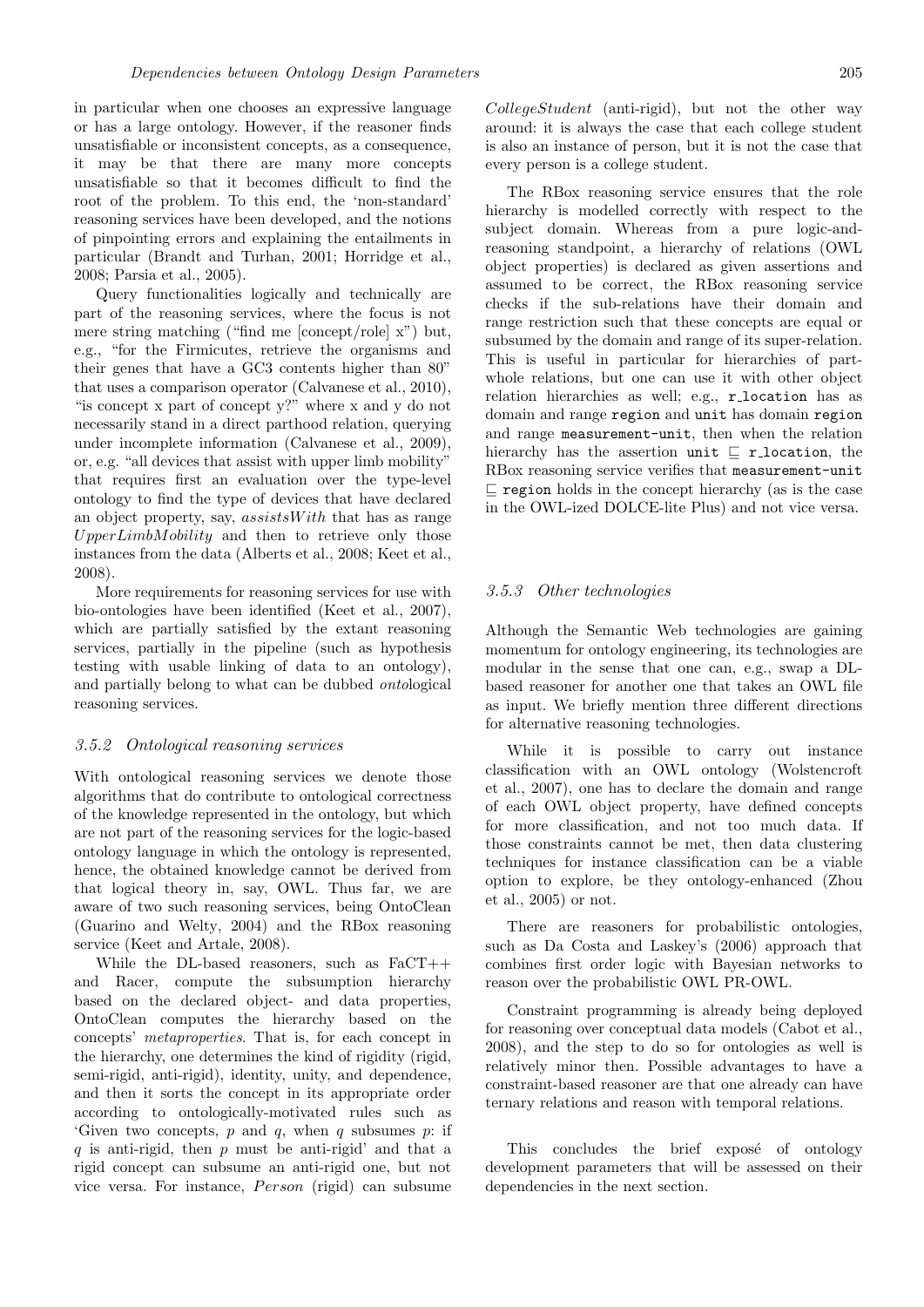|                                             |                          | <b>OWL</b> Language      |                          |                          |                          |                          | <b>Ontology reuse</b>    |                   |                  |
|---------------------------------------------|--------------------------|--------------------------|--------------------------|--------------------------|--------------------------|--------------------------|--------------------------|-------------------|------------------|
|                                             | <b>SKOS</b>              | $2$ QL                   | $2\,$ EL                 | $2\ \mathrm{DL}$         | DL                       | Exten-                   | founda-                  | refe-             | domain           |
|                                             |                          |                          |                          |                          |                          | sions                    | tional                   | rence             |                  |
| Purpose $\Downarrow$                        |                          |                          |                          |                          |                          |                          |                          |                   |                  |
| 1. Query data                               | $\qquad \qquad -$        | $\overline{+}$           | $\qquad \qquad -$        |                          | $\qquad \qquad -$        |                          | $\overline{\phantom{0}}$ | $\qquad \qquad -$ | $\pm$            |
| 2. Database integration                     | $\ddot{}$                | $\overline{+}$           | $\! + \!$                | $\overline{a}$           | $\overline{\phantom{m}}$ | $\overline{\pm}$         | $\pm$                    | $\pm$             | $\! + \!$        |
| 3. Integration $/$<br>record                | $+$                      | $+$                      | $+$                      |                          |                          |                          |                          | $+$               | $+$              |
| navigation                                  |                          |                          |                          |                          |                          |                          |                          |                   |                  |
| Part<br>$\overline{of}$<br>scientific<br>4. | $\equiv$                 | $\overline{\phantom{0}}$ | $\overline{\phantom{0}}$ |                          | $^{+}$                   | $\! + \!$                | $\boldsymbol{+}$         | $^{+}$            | $\boldsymbol{+}$ |
| discourse                                   |                          |                          |                          |                          |                          |                          |                          |                   |                  |
| Web<br>5.<br>services                       |                          |                          | $+$                      | $\pm$                    | $^{+}$                   |                          | $\pm$                    | $+$               | $+$              |
| orchestration                               |                          |                          |                          |                          |                          |                          |                          |                   |                  |
| $6.$ ODIS                                   | $\pm$                    | $\boldsymbol{+}$         | $\boldsymbol{+}$         | $\overline{\phantom{0}}$ | $\pm$                    | 土                        | $\pm$                    | $\boldsymbol{+}$  | $\boldsymbol{+}$ |
| 7. ontoNLP                                  | $^{+}$                   | $\overline{+}$           | $^{+}$                   | $\equiv$                 | $\pm$                    | $\equiv$                 | $\pm$                    | $^{+}$            | $^{+}$           |
| 8. Science                                  | $\equiv$                 | $\equiv$                 | $\overline{\phantom{0}}$ | $^{+}$                   | $\overline{\pm}$         | $\ddot{}$                | $\overline{+}$           | $^{+}$            | $\equiv$         |
| 9. Tutorial ontology                        |                          |                          | $\overline{\phantom{0}}$ | $\ddot{}$                | $\ddot{}$                | $\overline{\pm}$         |                          |                   |                  |
| Reasoning services $\Downarrow$             |                          |                          |                          |                          |                          |                          |                          |                   |                  |
| 1. Standard                                 | $\qquad \qquad -$        | $\pm$                    | 士                        | $\boldsymbol{+}$         | $\! + \!$                | $+$                      |                          |                   |                  |
| 2. Non-standard                             | $\overline{\phantom{0}}$ | $\overline{\pm}$         | $\overline{\pm}$         | $+$                      | $\overline{+}$           | $\overline{\phantom{0}}$ |                          |                   |                  |
| $\overline{3}$ . Querying                   | $\equiv$                 | $\overline{+}$           | $\! + \!$                | $\equiv$                 | $\equiv$                 | $\overline{\pm}$         |                          |                   |                  |
| 4. Ontological                              | $+$                      | $\overline{+}$           | $\overline{+}$           | $\! + \!$                | $+$                      |                          |                          |                   |                  |
| Bottom-up $\Downarrow$                      |                          |                          |                          |                          |                          |                          |                          |                   |                  |
| 1. Other KR/CM                              | $\overline{\phantom{0}}$ | $\pm$                    | $\pm$                    | $\boldsymbol{+}$         |                          | $\overline{\phantom{0}}$ |                          |                   |                  |
| $2.$ DB reverse                             | $\qquad \qquad -$        | $\overline{\pm}$         | $\overline{\pm}$         | $\overline{+}$           | $^{+}$                   | $\qquad \qquad -$        |                          |                   |                  |
| 3. Textbook models                          |                          |                          | $\pm$                    | $+$                      | $\overline{+}$           | $^{+}$                   |                          |                   |                  |
| 4. Thesauri                                 | $^{+}$                   | 士                        | $\overline{+}$           | $\equiv$                 | $\overline{\phantom{0}}$ |                          |                          |                   |                  |
| 5. Other semi-structured                    | $\overline{\pm}$         | $\pm$                    | $^{+}$                   |                          | $\overline{\phantom{m}}$ |                          |                          |                   |                  |
| 6. Text mining                              | $\overline{+}$           | 士                        | $+$                      |                          |                          |                          |                          |                   |                  |
| 7. Terminologies                            | $\overline{+}$           | $\overline{\pm}$         | $^{+}$                   |                          |                          | $\overline{\phantom{0}}$ |                          |                   |                  |
| $8.$ Tagging                                | $\overline{+}$           | $\overline{\pm}$         | $+$                      |                          |                          |                          |                          |                   |                  |
| Ontology reuse $\Downarrow$                 |                          |                          |                          |                          |                          |                          |                          |                   |                  |
| 1. Foundational                             |                          |                          | $\overline{\phantom{0}}$ | $+$                      | $\pm$                    | $\equiv$                 |                          |                   |                  |
| 2. Reference                                | $\overline{\phantom{0}}$ | $\overline{\pm}$         | $\overline{\pm}$         | $\overline{+}$           | $^{+}$                   | $\qquad \qquad -$        |                          |                   |                  |
| 3. Domain                                   | 士                        | $\overline{\pm}$         | $\overline{+}$           | $\overline{+}$           | $\overline{+}$           | $\equiv$                 |                          |                   |                  |

Table 1 Basic cross-matching between realistic combinations of parameters. The more complex dependencies, such as the interaction between purpose, language, and reasoning service, can be obtained from traversing the table (*purpose*  $\leftrightarrow$ language and language  $\leftrightarrow$  reasoning services), likewise for, e.g., the dependencies between purpose and bottom-up development, assessing  $\text{purpose} \leftrightarrow \text{language}$  and then bottom-up  $\leftrightarrow$  language.

### 4 Dependencies between parameters

Given the aforementioned parameters, one obviously has to choose something when developing an ontology. Here we are not interested in how the developer has to choose, but instead in the question what are consequences of such choices? For instance, given purpose 4 (ontology as part of scientific discourse), then which ontology language and which reasoning services would suit best? Or, given that one's bottom-up ontology development tool locks one into OWL 2 QL, then what can one use the ontology for? Answers to such questions are included in Table 1, where "–" is to be understood "discouraged or not possible", "±" as "might work" but, e.g., no tool is available yet to do it or another combination is more suitable to achieve the optimal results, and " $+$ " as a "workable or good combination". Although each entry in the table deserves an explanation, we will illustrate the guiding principles and rationale, from which the others follow. This section is divided into dependencies due to computational challenges, ontologies and their subject domains, useful combinations, and an experimental assessment of extant ontologies and their developers.

# 4.1 Dependencies due to computational challenges

An important factor is the trade-off between expressiveness of the language and the things one can do with an ontology represented in the language; for a practical explanation, the reader is referred to Keet and Rodríguez  $(2007)$ , and for a more rigorous treatise on computation and computability, one can consult, e.g., Hopcroft et al. (2001). For instance, it is computationally utterly intractable to pose (unions of) conjunctive queries over medium to large-sized OWL-DL and OWL 2 DL ontologies, especially when they are linked to data, whereas OWL 2 QL was designed for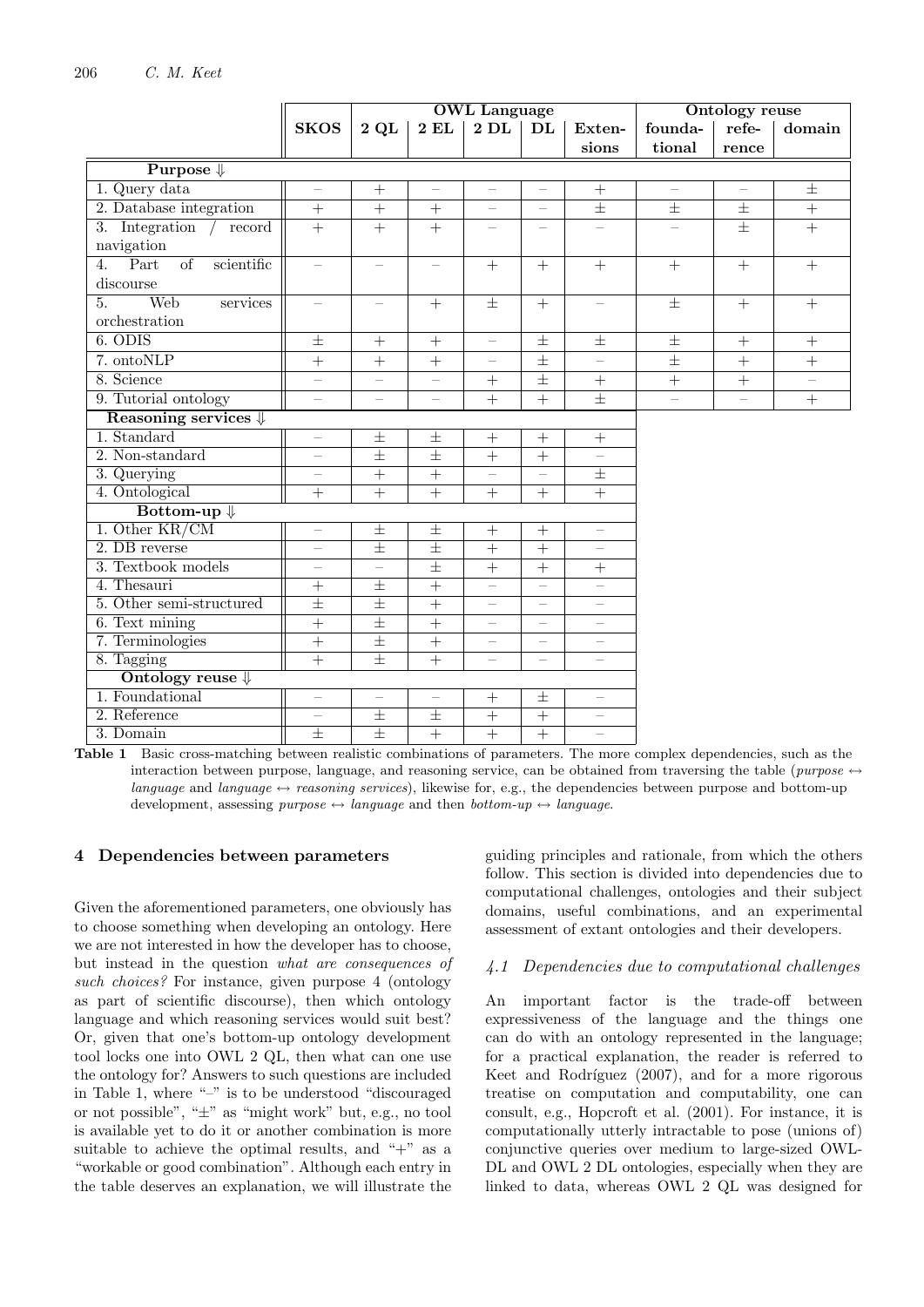this purpose. This advantage of OWL 2 QL comes at the cost of expressiveness of the language (see §3.4.2), so representing much of a scientific theory is not really possible; hence we obtain " $+$ " in purposes 1-3 for 'simple' ontology languages, "+" for purposes 4, 5, 8 and 9 for expressive ontology languages, and a "+" for science (purposes 4 and 8) and very expressive languages (OWL 2 DL and extensions).

A downside of expressive ontology languages is that it is much easier to make mistakes when representing the subject domain and to lose oversight over the deductions. Therefore, besides the standard reasoning services, the non-standard reasoning services are important and, in fact, developed for exactly that purpose, so that there is a corresponding " $+$ " in the table. The reasons why OWL 2 QL & non-standard reasoning services has " $\pm$ " is that explanation in DL-Lite (Borgida et al., 2008) does not give the user as much and as useful information as with the others, because DL-Lite is a language of low espressiveness, and it has not been implemented yet to verify the theory. This holds even more so for OWL extensions, given that no non-standard reasoning services have been developed even in theory (therefore "–"). In this light, it might seem curious to have all " $+$ " for the ontological reasoning services intersected with the language. However, they are orthogonal to the DL-based reasoning services and the item lumps together OntoClean and the RBox reasoning service that are useful in different scenarios. OntoClean gains importance especially with taxonomies when few, if any, object- and data properties have been described (thereby rendering meaningless the standard subsumption reasoning with DL-based reasoners) so that one can avail of at least the ontological subsumption reasoning to have a comparatively good taxonomy. The RBox reasoning service assumes object properties have been declared in the RBox and have been used widely in the ontology, which is typical for ontologies that are represented in an expressive language.

Looking at language extensions together with ontology reuse, there are "–" because there are hardly any real ontologies beyond toy examples. This does not mean that theoretically it is impossible, but one has to note that the more languages one uses for representing ontologies, the more challenging ontology reuse will become and the more it will be a case of ontology re-engineering (approximation, extensions, simplification etc.). For the same reason, the combination of other representation formalism and conceptual models together with OWL extensions have received a "–"; some theoretical results have been obtained with a temporal EER (Artale et al., 2007c) and fuzzy UML (Ma and Yan, 2007), but they are not implemented even in proof-of-concept tools in order to exploit such conceptual models for bottom-up development. In fact, the former has a DL foundation and can be seen in the light of DL or OWL extensions being transferred to conceptual modeling instead of

vice versa. Nevertheless, such language extensions are important for the formalisation of the vocabulary of textbook models as bottom-up strategy ("+" in the table). For instance, the so-called Central Dogma in genetics is normally pictured in one figure where arrows denote the temporal notion of *after* in the linear flow of time from transcription of DNA to translation into the protein, and likewise regarding the arrows in chemical reactions that can map onto, among others, "next time" (⊕) for an instantaneous reaction, "at some time in the future"  $(\diamondsuit^+)$  for equilibria, or "at all times in the future"  $(\Box^+)$  for irreversible reactions, as well as the earlier mentioned (§3.3) STELLA models.

Other theoretical and technical challenges that make it practically a daunting task to develop an ontology is the 'overkill' of using an expressive ontology language, such as OWL 2 DL, with notoriously underspecified ontology-like 'simple' but large artifacts such as thesauri, terminologies, and tagging for use in bottom-up ontology development; hence, receiving a "-". For instance,  $AGROVOC^{11}$  has about 30000 "descriptors" and the NCI metathesaurus contains 400,000 concepts mapped to 3,600,000 terms with 17,000,000 relationships, for which the OWL 2 DL algorithms were not built. Instead, it is appropriate to use scalable languages such as SKOS and OWL 2 EL, and, if the thesaurus is not only transformed into an ontology but also must be linked to large amounts of data, then OWL 2 QL might be of use (which, however, will blow up the encoding of the ontology due to the restrictions put on the usage of the concept constructors and relations). Initial results have been obtained to also provide a tractable mechanism to link OWL 2 EL to large amounts of data (Lutz et al., 2009; Baader et al., 2010), which might gain prominence as usage scenario in the near future. Notwithstanding the latter, it has been observed that thesauri tend to have linguistic or lexical aspects interwoven in the source (Soergel et al., 2004; Wielinga et al., 2001), which can be an advantage in particular for the purpose of an ontoNLP application or record navigation.

Thus, there are both theoretical limitations following from computability and engineering ones that concern gaps in the availability or functionality of ontology engineering tools, which make certain combinations practically feasible or prohibitively expensive in the light of the required resources.

#### 4.2 Ontologies and subject domains

Different from theoretical and technical limitations, are the "–" for tutorial ontology (purpose 9) and reuse of foundational and reference ontologies. The principal reason is that foundational ontologies tend to be rather complex and not of immediate end-user (domain expert modeller) interest, thereby posing a hurdle in getting oneself acquainted with (logic-based) ontologies and domain experts and software engineers generally have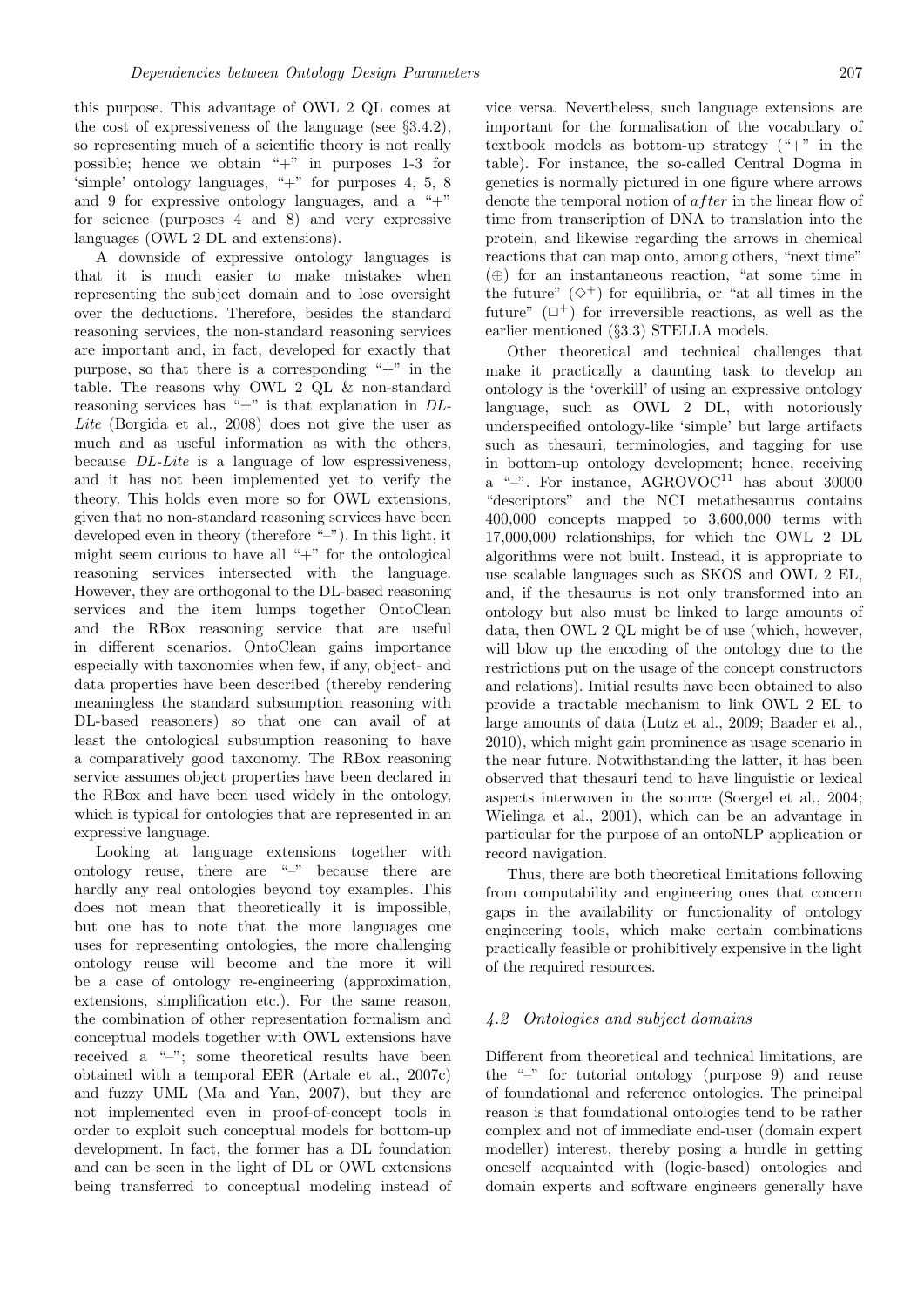more affinity with topics such as pizzas, wines, and university structures (at least initially).

A different assumption underlies the "–" crossing science as purpose and reuse of domain ontologies: there is not supposed to be any overlap between someone else's domain ontology  $\mathcal{O}_{other}$  and one's own envisioned ontology  $_{our}O$ , but a *complementarity* instead, be it through coordinated development and modularization of the subject domains upfront (Smith et al., 2007) or an extension of one of the branches of  $\mathcal{O}_{other}$ . This assumption follows directly from the reality-based approach  $(\S2.1)$  that says that there can be only one ontology representing reality. Complementarity and orthogonality may be assumed for at least the life sciences, but it does not necessarily hold for social sciences and humanities, where competing paradigms and theories go in parallel. However, also for the latter domain it is prudent to keep the competing theories in separate ontologies, lest one ends up with an inconsistent ontology for this reason. Regarding complementarity, extension of  $\mathcal{O}_{other}$  with the subject domain one wants to develop an ontology for is feasible and normally welcomed by developers of  $\mathcal{O}_{other}$ . This is different for extraction of a reusable section or a module from  $\mathcal{O}_{other}$  to use in  $_{our}\mathcal{O}$ , because it is not trivial to demarcate the module and practically extract it, and it requires more careful versioning and maintenance management of both  $\mathcal{O}_{other}$  and  $_{our}\mathcal{O}$ . Efforts have gone into automating the extraction of "sub-ontologies" (e.g., Konev et al., 2008), but they focus on finding sections that are isolated from the rest due to absence of connecting axioms, which may not necessarily coincide or overlap with the section that represents the domain of interest for the ontology developer. Hence, thus far, upfront modularization can increase the potential for reusability of, in particular, domain ontologies.

The values in the table for ontology reuse and the ontology language are motivated by practical aspects and characteristics of the ontologies. Foundational ontologies are certainly not represented in SKOS and not yet in OWL 2 QL or OWL 2 EL either, but instead in a very expressive language. This does not mean one cannot slim the foundational ontologies further to, say, a DOLCE ultra-ultra-lite (ultra-lite already exists), but it has not been done yet, thereby delaying the possibility to reuse a much simplified foundational ontology in a domain ontology intended for runtime usage. The same line of argumentation holds for reference ontologies in OWL 2 QL or OWL 2 EL, because these languages are intended for scalable implementations and not to represent a fairly generic subject domain as comprehensive as possible in an expressive language.

Last, the " $\rightarrow$ " in the extensions column is due to the limited knowledge about the extensions and limited availability of tools to use them in ontology development. Comparatively, the temporal extension is most requested for foundational ontologies and is currently incorporated in the (first order logic) characterisation with ternary predicates (DOLCE, GFO) or in the OWL ontology described in the comment field (BFO). Another prohibiting factor is that when a potentially reusable ontology is available, it may be with the 'wrong' extension; e.g., a probabilistic one whereas one wants to use it with vagueness predicates, or its fuzzy predicates adhere to Lukasiewics semantics whereas for one's own ontology Zadeh semantics suffices. In general, the issues that are raised by a mismatch between the language in which  $\mathcal{O}_{other}$  is represented and the intended language for  $_{our}$  $\mathcal{O}$  are under-investigated and insufficient tools are available to (semi-)automatically go from one representation language to another.

# 4.3 Useful combinations

While many combinations are theoretically possible, it may have become clear from the previous two sections why some parameters do, or do not, go together. To synthesise those considerations, three typical combinations of purpose, language, reasoning services, bottom-up development, and ontology reuse are outlined in this section.

A scenario that is popular for ontologies in science, be it as part of an experiment or for representing a scientific theory, is a mostly top-down approach that reuses at least one foundational ontology, represents the subject domain in a (very) expressive ontology language (at least OWL DL), and uses both standard- and nonstandard reasoning services as part of the ontology and its development process. Bottom-up activities, if any, are separated from the main ontology development process and used only to inform the modeller about possible terms that may denote universals (concepts) or relationships, which will be added in an semantically enriched way only if deemed appropriate after careful analysis. In addition, once the recent research outcomes regarding uncertainty, vagueness, and temporal logics become more widely known among the developers, one may expect that ontologies will be enriched with these dimensions; the latter will fill a known current gap, and the former two may be interesting in particular in the scientific method for hypothesis testing about the theory itself.

At the other end of the spectrum and from an engineering perspective, bottom-up ontology development using relational databases and their conceptual data models have appeal, despite that it is a non-trivial task. Although conceptual modelling languages are at least ExpTime (UML class diagrams) or even undecidable (ORM) (Berardi et al., 2005; Keet, 2007), the simplifications pushed through in the RDBMS implementations make it easier to remain with a much less expressive language, such as  $DL\text{-}Lie_A$  or even OWL 2 QL, which, in turn, fits well with Ontology-Based Data Access  $(OBDA)^{12}$ , powerful querying of both the ontology and the associated data, and lightweight data integration. Hence, an ontology-driven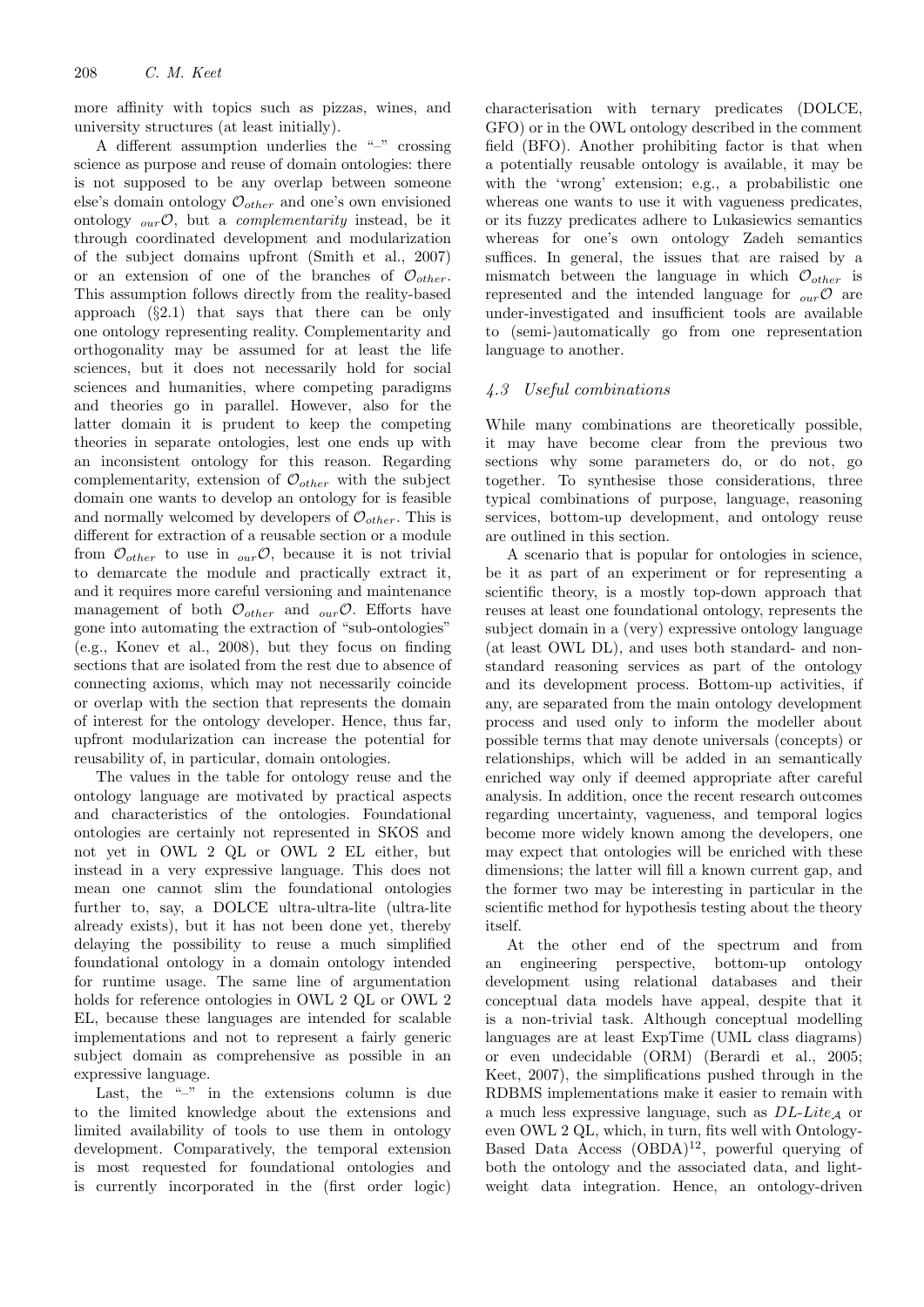information system at run-time. In such a scenario, however, there will be little opportunity for reuse of ontologies for two main reasons: (a) at least the foundational and reference ontologies, if not also any (section of a) domain ontology, will have to be slimmed first (see §4.2), and (b) incorporating such ontologies in whole or in part into  $_{our}$  $\mathcal{O}$  increases the mismatch between the knowledge in the ontology and the data in the database or blows up the mappings between the terms in the ontology and queries over the database, which not only may affect the user experience when querying the ontology but also puts a larger burden on the system developer to design the implementation (Keet et al., 2008).

The third scenario is a mixture of bottomup ontology development using thesauri, vocabularies (including OBO ontologies), NLP tools for ontology learning and population, Digital Libraries, and record or entity navigation-based approaches, for which SKOS and OWL 2 EL, and to a lesser extent possibly also OWL 2 QL, are suitable. Due to the low expressiveness of the language, one cannot obtain much from the standard reasoning services, and bothering oneself with top-down issues if an entity is an amount of matter or a physical object is not very relevant for linked data (that is, at present it is not perceived to be essential to include). In addition, it is nigh on impossible to obtain more subject domain semantics from the chosen sources without a full manual analysis.

Having outlined the more comprehensive combinations, this does not imply other combinations are strongly discouraged or even impossible (a fourth scenario will be discussed in Section 5); it just means that other combinations will require relatively more effort in ontology development where more theoretical and engineering hurdles have to be overcome.

#### 4.4 Experimental assessment

Besides theoretical motivations for dependencies between ontology design parameters, we have examined a random selection of 17 bio-ontologies on their purposes, their subject domain, languages and so forth and have conducted a survey among ontology developers (11 respondents with another 10 ontologies). The hypotheses, methodology, materials, results, and discussion of the survey are described in a separate technical report (Alberts et al., 2008); due to space limitations, we will summarise only those outcomes that are directly relevant to the design parameters. A simplified list of dimensions of and about an ontology that was used to categorise the selection of bioontologies and asked about in the survey is included in the appendix. The categorisation of the ontologies according to these dimensions and their language as identified with the DL Metrics feature in Protégé is shown in Table 2. Note that recently the TONES Ontology Repository<sup>13</sup> has a longer list of ontologies (232 ontologies d.d. 19-2-2010), which follow the same pattern of type of ontology and the language used as the sample in the table.

Synthesising the assessment, most of the ontologies examined do not use the full expressivity of OWL-DL or OWL 2 DL. Among these ontologies, expressiveness of the ontology language that was used to represent the ontology correspond roughly to OWL 2 EL or QL, which suffice for the majority of bio-ontologies that have as aim data integration and linking to data sources. A definite trend can be observed that those ontologies generally use a much less expressive language compared to those focussed solely, or primarily, on representing type-level knowledge of a scientific theory. It is not clear why this is the case: do those ontology developers use a simpler language because of the focus on run-time usage of the ontologies linked to data, or do they not need a more expressive language in the first place? Curiously, there were discrepancies between the language features that were actually used in the ontology and the perceived requirements for language features selected by the survey respondents. This goes in both directions, i.e., where more is requested than is used and that more features are used than were requested. Given that selecting an ontology language is important for all four other design parameters, it deserves further investigation how to overcome this mismatch.

Further, inspection of the domain ontologies revealed that few of them reuse other ontologies, with the exception of BioTop, Microbial Loop, ADOLENA, and some of the OBO Foundry ontologies, but even they use only a highly simplified version of DOLCE or BFO and the Relation Ontology. The FMA, OBI, and BioPax are reference ontologies themselves that possibly could have been reused in whole or in part in the Human Developmental Anatomy Ontology, MGED and NMR, and PPI, respectively, but were not. Given that the survey did not include a question about ontology reuse, one can only speculate about the practical motivations in addition to the theoretical ones described in §4.2, and we are conducting experiments with modellers to understand better what the practical motivations for (non-)reuse are. Nevertheless, the history of the ontology may provide some explanation: e.g., the SELEX, HGT, and e-lis ontologies have a background in bottom-up ontology development having used relational databases and conceptual modelling as sources, and the Disease Ontology was based upon (and mapped to) medical billing codes, and therefore its developers may not have wanted to bother themselves with foundational and reference ontologies.

# 5 Discussion

Reflecting on the synthesis of the review on development of ontologies, the design parameters, and their dependencies, one is still left with an impression that they are largely 'soft' issues for which it is not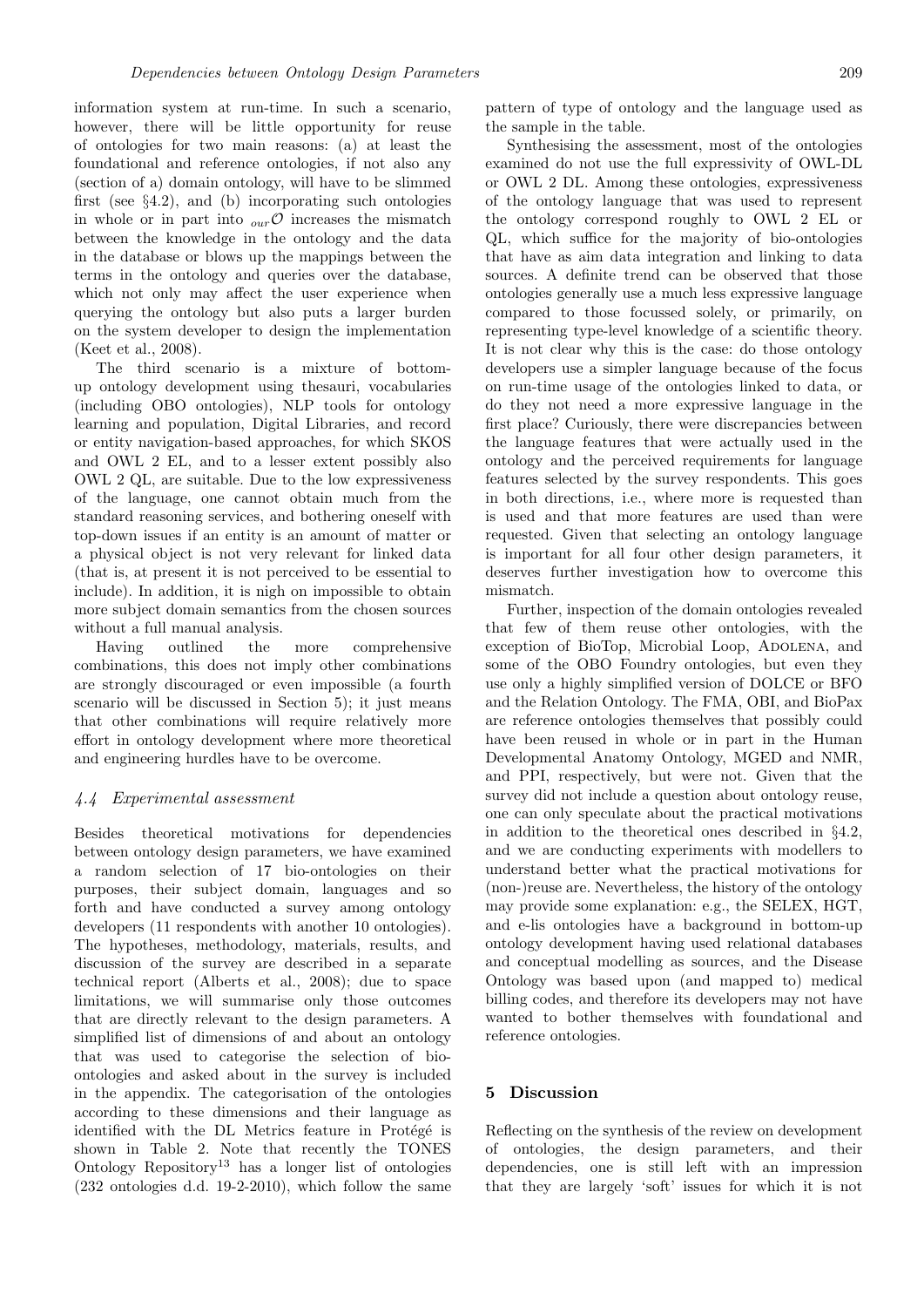| Ontology                                             | <b>Characterizing DL</b> | Ontology type       |
|------------------------------------------------------|--------------------------|---------------------|
| Foundational Model of Anatomy, Lite <sup>14</sup>    | $\overline{N/A^*}$       | a, c, h, i, l, n    |
| ProPreO                                              | $\mathcal{SHOIN}(D)$     | b, d, g, i, k       |
| Ontology for biomedical investigations <sup>15</sup> | $\mathcal{SHOLN}(D)$     | b, c, g, i, l, n    |
| <b>BioPax</b>                                        | ALCHON(D)                | a, c, e, i/j, l, n  |
| Cell Cycle Ontology                                  | $\mathcal{SIN}(D)$       | a, d, g, j, k, n    |
| HistOn                                               | ALCHIF(D)                | ab, d, g, j, k, o   |
| NMR Ontology <sup>16</sup>                           | $\mathcal{SH}(D)$        | ab, c, d, g, i, k   |
| BioTop <sup>17</sup>                                 | S H                      | a, d, e, j, l, o    |
| <b>MGED</b> Ontology                                 | ALEOF(D)                 | b, c, g, j, k, m    |
| Human Developmental Anatomy Ontology <sup>18</sup>   | ALEOF(D)                 | ab, c, f, i, k, m   |
| Microbial $Loop19$                                   | ALCHI                    | a, d, g, j, k, o    |
| Cell Type Ontology                                   | ALE(D)                   | b, c, h, j, k, m    |
| Gene Ontology <sup>20</sup>                          | ALE(D)                   | b, c, h, i, k, m    |
| Protein-Protein Interaction Ontology <sup>21</sup>   | ALE(D)                   | b, c, h, i, k, m    |
| Mammalian Phenotype Ontology <sup>22</sup>           | AL(D)                    | b, c, f, i, k, m    |
| Disease $Ontology23$                                 | AC                       | b, c, h, j, k, m    |
| FungalWeb <sup>24</sup>                              | $\mathcal{FL}_0$         | b, cd, g, j, k, m   |
| "OBO Foundry; particular GO, PATO, SO, Anatomy, "    |                          | ab, c, h, i, k, m   |
| GO                                                   | ALE(D)                   |                     |
| PATO*                                                | $\mathcal{AL}$           |                     |
| $SO^{**}$                                            | SHI                      |                     |
| Cell Cycle Ontology                                  | $\mathcal{SIN}(D)$       | a, b, d, h          |
| Microbial Loop                                       | ALCHI                    | a, d, g, j, k, o    |
| <b>iCAPTURer</b>                                     | in development           | a, d, f, g, k       |
| "OAT"                                                | N/A                      | a, b, g, j          |
| e-lis                                                | ALCHN                    | b, d, g, i, k, o    |
| "cars (automotive domain)"                           | ALCOTF(D)                | d, g, j, k, o       |
| <b>ADOLENA</b>                                       | SHIQ                     | a, b, d, g, j, k, o |
| HGT                                                  | legacy representation    | b, d, h, j, k, o    |
|                                                      | (ORM2, in NORMA)         |                     |
| <b>SELEX</b>                                         | $DL\text{-}Lie_A$        | b, d, g, j, k       |

 $*$ : too large to load in Protégé

Table 2 DL characterization of the expressivity of several bio-ontologies sorted in (approximate) decreasing order with respect to the complexity of the language in the first part of the table and in order of the survey respondents in the second part of the table, each with their type and purposes of those ontologies in the third column (see Appendix for the meaning of the letters in the right-most column).

unthinkable to find a counter-example and some of the borderline cases  $("±")$  in Table 1 might change for the better in the future once more tools have been developed and more ontologies have been developed. Viewed from this angle, ontology development still seems more experimentation and skills than a scientifically underpinned endeavour. Nevertheless, most inherent challenges, such as the limitations due to computational complexity of the ontology languages and the challenges for reusing foundational ontologies in domain- and 'application ontologies', remain and have their scientific bases and argumentations as to why this is the case. Concerning the useful combinations  $(\S4.3)$ , it is difficult to establish why exactly they emerged: is it because there were tools to do it, or were the tools developed to fit those scenarios? For instance, an appealing fourth scenario is to develop a comprehensive ontology in a very expressive language for the sake of representing the subject domain as accurate and precise as possible,

and subsequently to use various 'simplifiers' to have less expressive versions of the ontology in, say, OBO, OWL 2 EL, and OWL 2 QL, that can be used in various ontology-driven information systems. But (semi- )automated semantic simplifiers still do not exist, even though it has been requested for (e.g., by Keet et al., 2008), and carrying it out and maintaining it manually is rather prohibitive. This means a tool-pull to meet implementation scenarios. This also holds for, e.g., the creative "model violation" to narrow down the potentially interesting molecules from a large set to a few, i.e., instance classification where the aim is to have many inconsistent instances (Bandini and Mosca, 2006), and the use of ontologies in the Taverna workflow system (Goble et al., 2007). Conversely, although rules and ontologies,  $\mathcal{EL}^{++}$ , and *DL-Lite* do have a (very) small user-base, making them part of the OWL 2 standard as profiles amounts to a push for the large majority of ontology developers.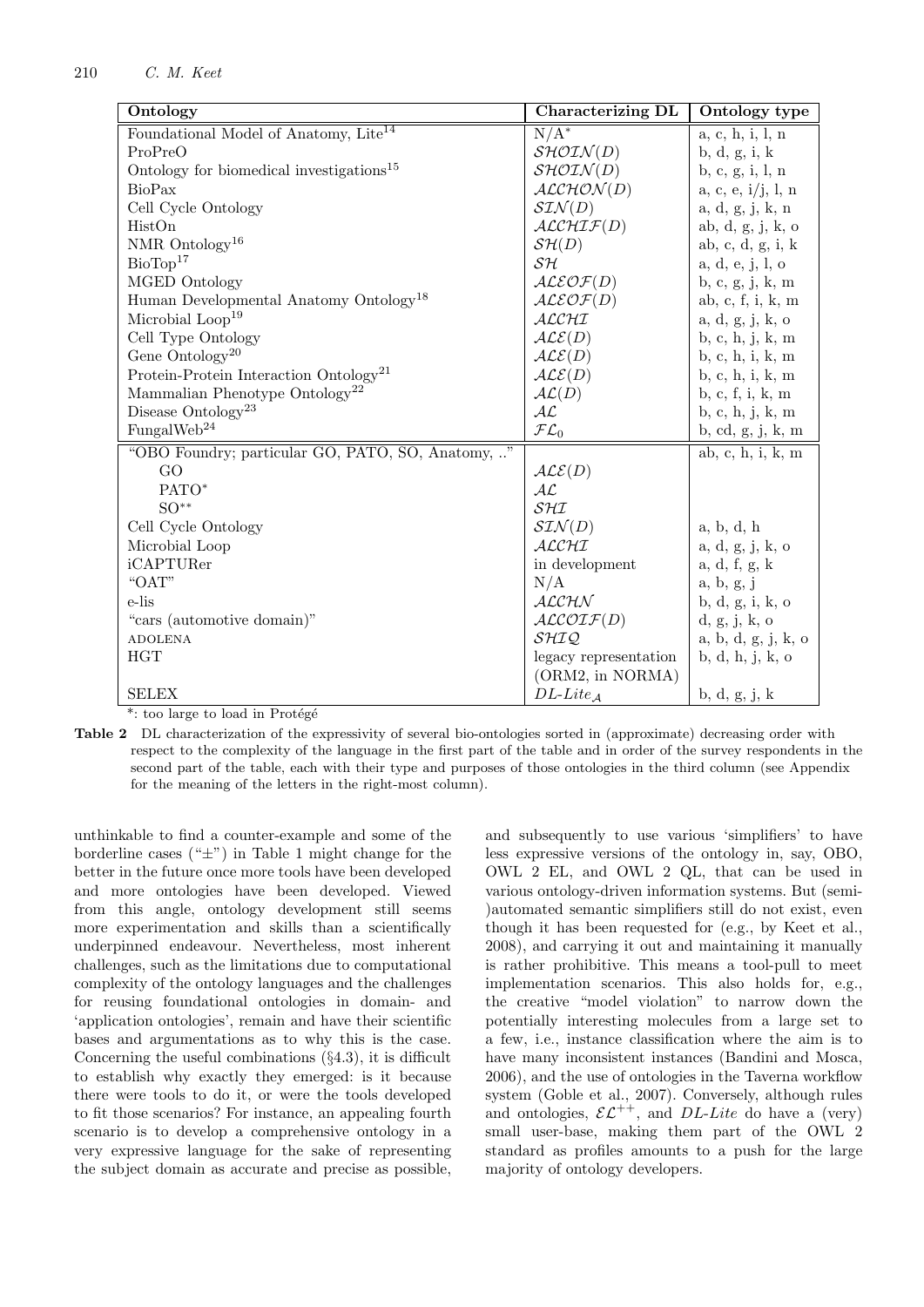We return now to the questions from the introduction. The first question—which strategies and additional methods do developers employ when they do not adhere to a particular methodology—can be answered with: the possible combinations of the permutations in the five groups of design parameters. What the possible permutations at each step are, the choices the developers face, and if they can be categorised in types of choices, can be answered, first and foremost, with the list of structured parameters described in Section 3, and, indirectly, with the dependencies between them. Thus, on the question 'does a choice for one method, tool, language and so forth lock one into another', the answer is in the affirmative and summarised in Table 1. Then, regarding the last question—why do they go together or are exclusive, and can or should that be changed—the answer follows from the theoretical and practical assessment in Section 4. Many dependencies can be traced back to the ontology language with respect to the computational complexity and implicit ontological commitment, then to the subject domain, and to a lesser extent also the bottom-up source material. Put differently, purpose and reasoning services play second fiddle to the other three groups of parameters. While it is true that a purpose can lock one into a ontology language, it is the language that imposes the constraint, likewise that the reasoning services available depend on the language. This is not to say that at the commencement of ontology development one should first choose an ontology language, but merely that for whichever combination of permutations one chooses from the four other sets of parameters, success of development certainly will be enhanced or obstructed by the ontology language.

Last, and separate from the analysis presented in this paper, it may be useful to develop a softwaresupported procedure to select a workable combination of parameters. For instance, a developer selects the desired purpose and reasoning services and the software answers with a suitable language, or she decides on a purpose of the ontology and language so as to obtain a list with the available reasoning services. Perhaps additional functionality could be to provide also suggestions for the most appropriate tools, which indirectly will reveal gaps in software support for ontology development (e.g., explanation in  $DL\text{-}Lite_A$ , simplifiers, temporal DL reasoners) that, when filled up, can increase the amount of " $+$ " in Table 1 and thereby serve the ontologist better. This, in turn, may be extended with soft constraints to facilitate ontology development with modeller-oriented features of the tools, such as intelligent ontology visualisation and graphical querying to reduce the cognitive overload, and to find a minimal set of tools one has to become acquainted with to carry out the ontology development project.

# 6 Conclusions

To improve on the efficiency and effectiveness of development of, primarily, domain ontologies, we described five influential factors and their dependencies. These five main parameters are (i) nine types of purpose(s) of the ontology, (ii) what and how to reuse the three main types of existing ontologies, (iii) eight different types of approaches for bottomup ontology development from other legacy sources, (iv) representation languages including the OWL and OWL species and extensions, and (v) four types of reasoning services. The dependencies between these parameters have been structured, and follow primarily from computational challenges—both theoretical and application support—and types of ontologies with their subject domain. The theoretical analysis was assessed against a random selection of ontologies and a survey among ontology developers, which revealed that they roughly adhere to the outcome of the theoretical analysis.

Future works is directed toward integrating the dependencies into ontology development methodologies and setting up a software-mediated guidance system that can make suggestions how to proceed with ontology development given particular requirements; thus, to make the 'soft' knowledge about ontology development more accessible and shorten the development process.

# Appendix

The simplified list of dimensions of and about an ontology, which was used to categorise the selection of bio-ontologies in Table 2 and asked about in the survey, is as follows:

- 1. Attitude toward the ontology:
	- (a) representing reality at the type-level, say, as a way to represent a scientific theory;
	- (b) to link it to their data, hence, within an (immediate) application focus;
- 2. Aim of the ontology:
	- (c) ontologies as more or less official standardization  $effort$
	- (d) experimental ontologies that are part of doing science (be it science in a subject domain or within computer science and engineering);
	- (e) tutorial ontologies;
	- (f) ontologies for knowledge acquisition (e.g., machine learning, text mining, wisdom of the crowd);
- 3. History of the development of the ontology:
	- (g) development de novo and (aimed at) being formal ontologies;
	- (h) legacy ontologies that have been converted automatically into OWL or are/were thesauri that intend to be upgraded to passing for an ontology;
- 4. Characteristic of the developers:
	- (i) within, e.g., the OBO Foundry scope designated as a candidate ontology, or some other consortium;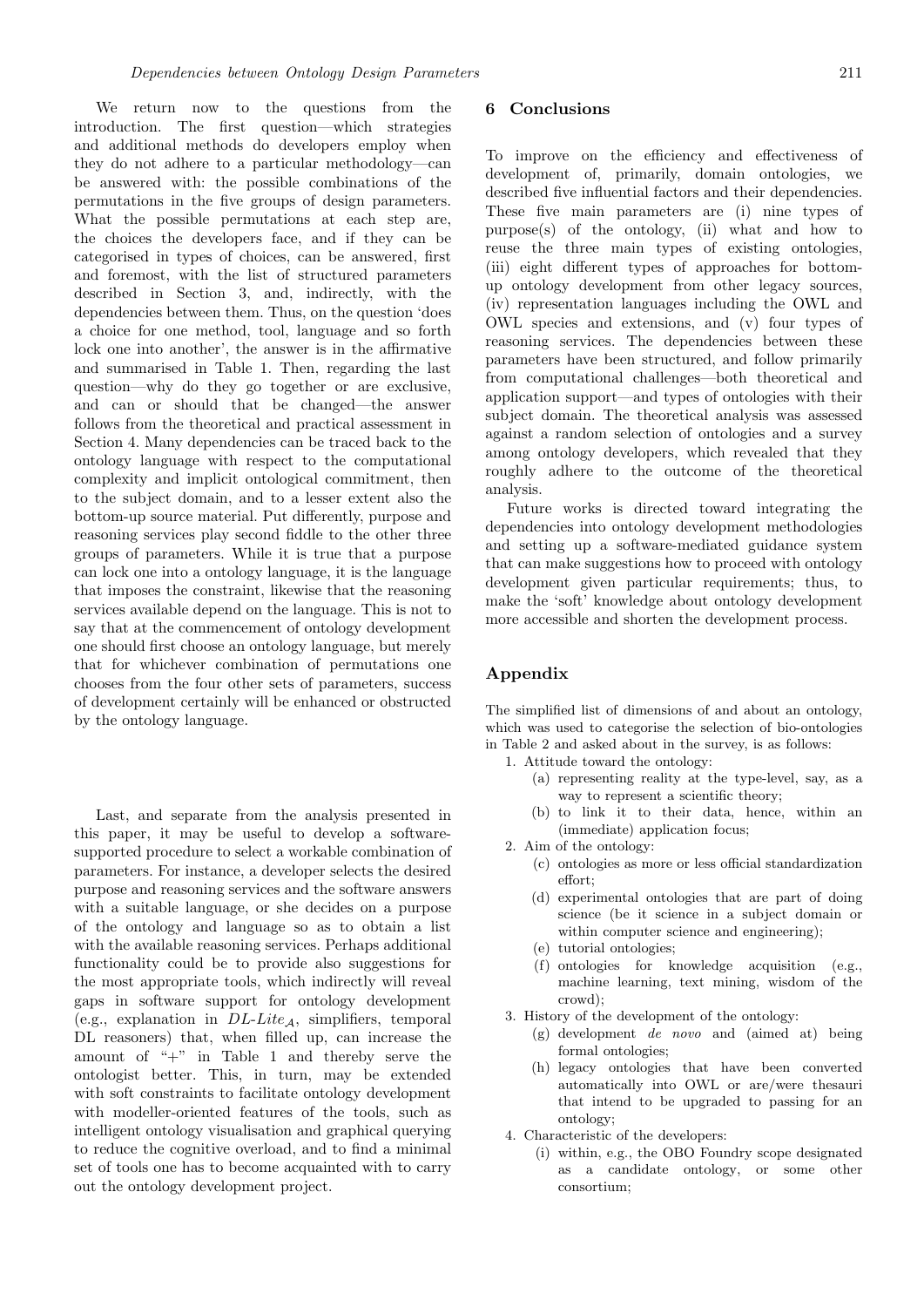- (j) developed independently from centralised efforts, i.e., in a particular research group, or by an individual;
- 5. Scope of the content of the ontology
	- (k) domain ontology with Universe of Discourse a sub-discipline in biology, ecology, chemistry, biomedicine, healthcare;
	- (l) reference or top-level ontology, such as DOLCE, GFO, BFO, FMA, BioTop;
- 6. Size and/versus expressivity of the language used for the ontology:
	- (m) large but simple, i.e., mostly just a taxonomy without, or very few, properties (relations) linked to the concepts, where 'large' is, roughly, > 10000 concepts;
	- (n) large and complex, where 'complex' includes rich usage of properties, defined concepts, and, roughly, requiring at least OWL-DL;
	- (o) small and complex, where 'small' is, roughly, < 250 concepts.

# References

- R. Alberts, D. Calvanese, G. D. Giacomo, A. Gerber, M. Horridge, A. Kaplunova, C. M. Keet, D. Lembo, M. Lenzerini, M. Milicic, R. Möller, M. Rodríguez-Muro, R. Rosati, U. Sattler, B. Suntisrivaraporn, G. Stefanoni, A.-Y. Turhan, S. Wandelt, and M. Wessel. Analysis of test results on usage scenarios. Deliverable TONES-D27 v1.0, TONES Project, Oct. 10 2008.
- D. Alexopoulou, T. Wächter, L. Pickersgill, C. Eyre, and M. Schroeder. Terminologies for text-mining; an experiment in the lipoprotein metabolism domain. BMC Bioinformatics, 9(Suppl 4):S2, 2008.
- A. Amoroso, G. Esposito, D. Lembo, P. Urbano, and R. Vertucci. Ontology-based data integration with MASTRO-I for configuration and data management at SELEX Sistemi Integrati. In S. Gaglio, I. Infantino, and D. Saccà, editors, SEBD, pages 81–92, 2008.
- A. Artale, E. Franconi, F. Wolter, and M. Zakharyaschev. A temporal description logic for reasoning about conceptual schemas and queries. In S. Flesca, S. Greco, N. Leone, and G. Ianni, editors, Proceedings of the 8th Joint European Conference on Logics in Artificial Intelligence (JELIA-02), volume 2424 of LNAI, pages 98–110. Springer Verlag, 2002.
- A. Artale, D. Calvanese, R. Kontchakov, V. Ryzhikov, and M. Zakharyaschev. Reasoning over extended ER models. In ER-07, volume 4801 of LNCS, pages 277– 292. Springer, 2007a.
- A. Artale, R. Kontchakov, C. L. nad Frank Wolter, and M. Zakharyaschev. Temporalising tractable description logic. In Proc. of the 14th International Symposium on Temporal Representation and Reasoning (TIME-07), 2007b. Alicante, June 2007.
- A. Artale, C. Parent, and S. Spaccapietra. Evolving objects in temporal information systems. Annals of Mathematics and Artificial Intelligence, 50(1-2):5–38, 2007c.
- A. Artale, N. Guarino, and C. M. Keet. Formalising temporal constraints on part-whole relations. In G. Brewka and J. Lang, editors, 11th International Conference on Principles of Knowledge Representation and Reasoning (KR'08), pages 673–683. AAAI Press, 2008. Sydney, Australia, September 16-19, 2008.
- A. Artale, D. Calvanese, R. Kontchakov, and M. Zakharyaschev. Dl-lite without the unique name assumption. In Proc. of the 22nd Int. Workshop on Description Logic (DL 2009), volume 477 of CEUR-WS, 2009. http://ceur-ws.org/.
- I. N. Athanasiadis, A.-E. Rizzoli, S. Janssen, E. Andersen, and F. Villa. Ontology for seamless integration of agricultural data and models. In F. Sartori, M. ngel Sicilia, and N. Manouselis, editors, Proc. of Third International Conference on Metadata and Semantic Research (MTSR'09), volume 46 of CCIS, pages 282– 293. Springer, 2009. Oct 1-2 2009 Milan, Italy.
- F. Baader, D. Calvanese, D. L. McGuinness, D. Nardi, and P. F. Patel-Schneider, editors. The Description Logics Handbook – Theory and Applications. Cambridge University Press, 2003.
- F. Baader, B. Sertkaya, and A.-Y. Turhan. Computing the least common subsumer w.r.t. a background terminology. Journal of Applied Logic, 5(3):392–420, 2007.
- F. Baader, M. Bienvenu, C. Lutz, and F. Wolter. Query and predicate emptiness in description logics. In Proc. of KR'10, 2010.
- S. Bandini and A. Mosca. Mereological knowledge representation for the chemical formulation. In 2nd Workshop on Formal Ontologies Meets Industry 2006 (FOMI2006), pages 55–69, Trento, Italy, December 2006.
- F. Belleau, M. Nolin, N. Tourigny, P. Rigault, and J. Morissette. Bio2rdf: Towards a mashup to build bioinformatics knowledge system. Journal of Biomedical Informatic, 41(5):706–716, 2008.
- D. Berardi, D. Calvanese, and G. De Giacomo. Reasoning on UML class diagrams. Artificial Intelligence, 168(1-2): 70–118, 2005.
- C. Bizer, J. Lehmann, G. Kobilarov, S. Auer, C. Becker, R. Cyganiak, and S. Hellmann. Dbpedia – a crystallization point for the web of data. Journal of Web Semantics: Science, Services and Agents on the World Wide Web, 7:154165, 2009.
- C. Bizer, T. Heath, and T. Berners-Lee. Linked data the story so far. International Journal on Semantic Web and Information Systems, Special Issue on Linked Data, in press.
- F. Bobillo and U. Straccia. Supporting fuzzy rough sets in fuzzy description logics. In C. Sossai and G. Chemello, editors, Proceedings of the European Conference on Symbolic and Quantitative Approaches to Reasoning with Uncertainty (ECSQARU'09), volume 5590 of LNCS, pages 676–687. Springer, 2009.
- A. Borgida, D. Calvanese, and M. Rodríguez-Muro. Explanation in the DL-Lite family of description logics. In Proc. of the 7th Int. Conf. on Ontologies, DataBases, and Applications of Semantics (ODBASE 2008), volume 5332 of LNCS, pages 1440–1457. Springer, 2008.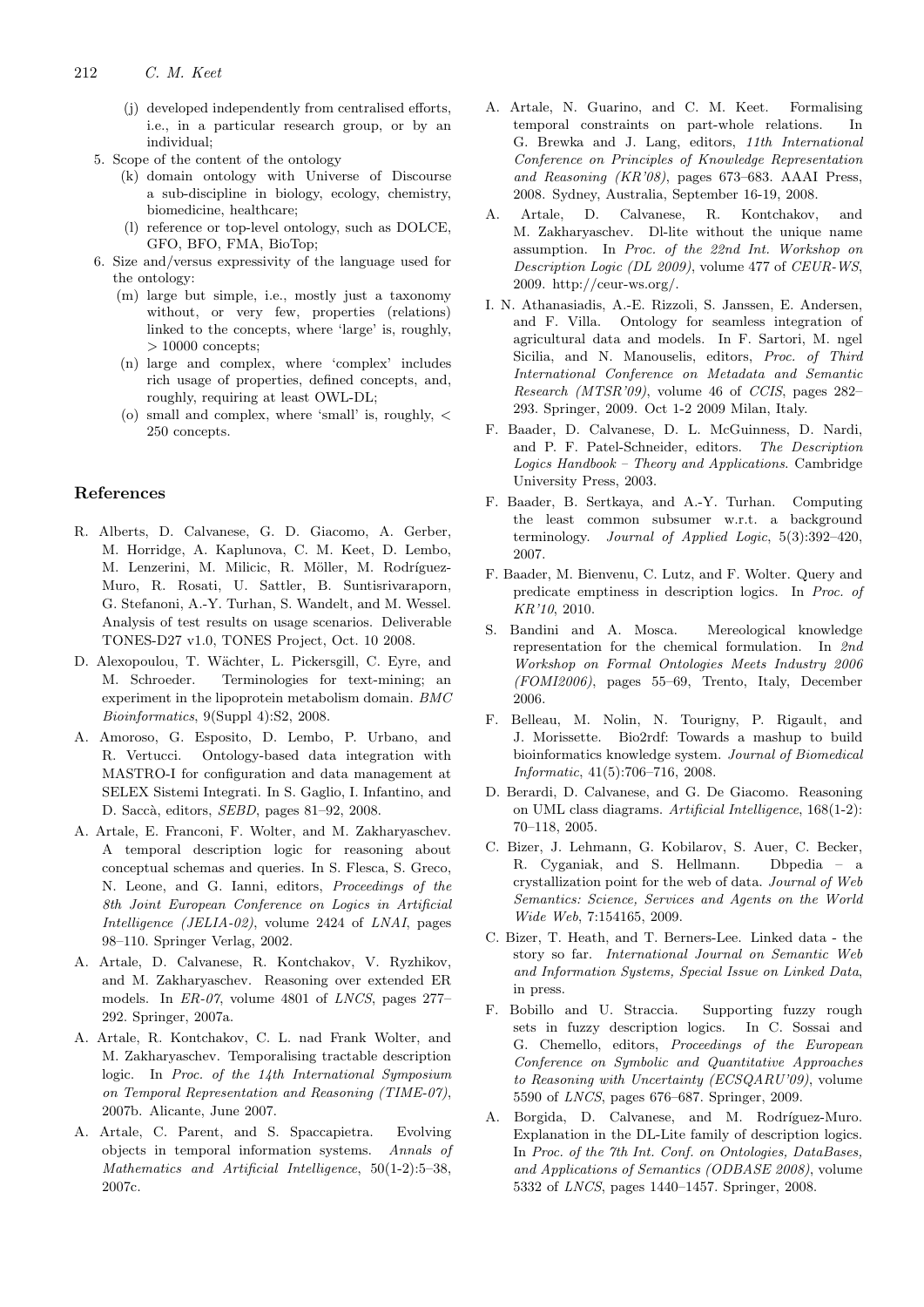- S. Borgo and C. Masolo. Foundational choices in DOLCE. In S. Staab and R. Studer, editors, Handbook on Ontologies, pages 361–381. Springer, 2 edition, 2009.
- S. Brandt and A.-Y. Turhan. Using non-standard inferences in description logics - what does it buy me? In Proceedings of the KI Workshop on Applications of Description Logics 2001 (KIDLWS2001), 2001. Vienna, Austria.
- S. Brockmans, P. Haase, L. Serafini, and H. Stuckenschmidt. Formal and conceptual comparison of ontology mapping languages. In H. Stuckenschmidt, C. Parent, and S. Spaccapietra, editors, Modular Ontologies, volume 5445 of LNCS, chapter 10, pages 267–291. Springer-Verlag, 2009.
- J. Cabot, R. Clarisó, and D. Riera. Verification of UML/OCL class diagrams using constraint programming. In Model Driven Engineering, Verification, and Validation: Integrating Verification and Validation in MDE (MoDeVVA 2008), 2008.
- D. Calvanese, G. D. Giacomo, D. Lembo, M. Lenzerini, A. Poggi, M. Rodríguez-Muro, and R. Rosati. Ontologies and databases: The DL-Lite approach. In S. Tessaris and E. Franconi, editors, Semantic Technologies for Informations Systems - 5th Int. Reasoning Web Summer School (RW 2009), volume 5689 of LNCS, pages 255–356. Springer, 2009.
- D. Calvanese, C. Keet, W. Nutt, M. Rodríguez-Muro, and G. Stefanoni. Web-based graphical querying of databases through an ontology: the WONDER system. In Proceedings of ACM Symposium on Applied Computing (ACM SAC'10), page to appear. ACM, 2010. March 22-26 2010, Sierre, Switzerland.
- K.-H. Cheung, H. R. Frost, M. S. Marshall, E. Prudhommeaux, M. Samwald, J. Zhao, and A. Paschke. A journey to semantic web query federation in the life sciences. BMC Bioinformatics, 10(Suppl 10): S10, 2009.
- P. Cimiano, P. Haase, M. Herold, M. Mantel, and P. Buitelaar. Lexonto: A model for ontology lexicons for ontology-based nlp. In Proc. of the OntoLex (From Text to Knowledge: The Lexicon/Ontology Interface) workshop at ISWC07, 2007. Busan, South-Korea, Nov. 2007.
- O. Corcho, M. Fernandez-Lopez, and A. Gomez-Perez. Methodologies, tools and languages for building ontologies. where is their meeting point? Data  $\mathcal{B}$ Knowledge Engineering, 46(1):41–64, 2003.
- P. C. G. da Costa and K. B. Laskey. PR-OWL: A framework for probabilistic ontologies. In Proceedings FOIS'06, pages 237–249. IOS Press, 2006.
- R. Denaux, A. Cohn, V. Dimitrova, and G. Hart. Towards modelling the intended purpose of ontologies: A case study in geography. In D. Kolas, N. Wiegand, and G. Berg-Cross, editors, Proceedings of the Terra Cognita Workshop, collocated with the 8th International Semantic Web Conference (ISWC-2009), volume 518 of CEUR-WS, 2009. Washington DC, USA, October 26, 2009.
- H. Dietze, D. Alexopoulou, M. R. Alvers, L. Barrio-Alvers, B. Andreopoulos, A. Doms, J. Hakenberg, J. Moennich, C. Plake, A. Reischuck, L. Royer, T. Waechter, M. Zschunke, and M. Schroeder. Gopubmed: Exploring

pubmed with ontological background knowledge. In S. A. Krawetz, editor, Bioinformatics for Systems Biology. Humana Press, 2008.

- M. Fernandez, A. Gomez-Perez, A. Pazos, and J. Pazos. Building a chemical ontology using METHONTOLOGY and the ontology design environment. IEEE Expert: Special Issue on Uses of Ontologies, January/February: 37–46, 1999.
- A. Gangemi. Applying ontology design patterns to practical expertise: roles, tasks and techniques in the agricultural domain. In C. M. Keet and E. Franconi, editors, CSBio Reader: extended abstracts of the 'CS & IT with/for Biology' seminar series, volume 1, pages 47– 57. KRDB Research Centre, Free University of Bozen-Bolzano, Dec. 2005.
- Gene Ontology Consortium. Gene ontology: tool for the unification of biology. Nature Genetics, 25:25–29, 2000.
- Gene Ontology Consortium. The Gene Ontology GO database and informatics resource. Nucleic Acids Research, 32(1):D258–D261, 2004.
- C. Ghidini, B. Kump, S. Lindstaedt, N. Mabhub, V. Pammer, M. Rospocher, and L. Serafini. Moki: The enterprise modelling wiki. In Proceedings of the 6th Annual European Semantic Web Conference (ESWC2009), 2009. Heraklion, Greece, 2009 (demo).
- A. M. Gliozzo, C. Caracciolo, M. d'Aquin, M. Sabou, W. Peters, and J. Voelker. Results from experiments in ontology learning including evaluation and recommendation. Deliverable 7.3.1, NeoN Project, Dec. 15 2007.
- C. Goble, K. Wolstencroft, A. Goderis, D. Hull, J. Zhao, P. Alper, P. Lord, C. Wroe, K. Belhajjame, D. Turi, R. Stevens, T. Oinn, and D. D. Roure. Knowledge discovery for biology with taverna. In C. Baker and H. Cheung, editors, Semantic Web: Revolutionizing knowledge discovery in the life sciences, pages 355–395. Springer: New York, 2007.
- C. Golbreich and I. Horrocks. The OBO to OWL mapping, GO to OWL 1.1! In Proc. of the Third OWL Experiences and Directions Workshop, volume 258 of CEUR-WS, 2007. http://ceur-ws.org/.
- B. C. Grau, I. Horrocks, B. Motik, B. Parsia, P. Patel-Schneider, and U. Sattler. OWL 2: The next step for OWL. Journal of Web Semantics: Science, Services and Agents on the World Wide Web, 6(4):309–322, 2008.
- T. R. Gruber. A translation approach to portable ontologies. Knowledge Acquisition, 5(2):199–220, 1993.
- R. Grütter and B. Bauer-Messmer. Combining OWL with RCC for spatioterminological reasoning on environmental data. In Third international Workshop OWL: Experiences and Directions (OWLED 2007), 2007. 6-7 June 2007, Innsbruck, Austria.
- N. Guarino. Formal ontology and information systems. In Proceedings of Formal Ontology in Information Systems (FOIS'98). Amsterdam: IOS Press, 1998.
- N. Guarino and C. Welty. An overview of OntoClean. In S. Staab and R. Studer, editors, Handbook on ontologies, pages 151–159. Springer Verlag, 2004.
- J.-L. Hainaut, M. Chandelon, C. Tonneau, and M. Joris. Contribution to a theory of database reverse engineering. In Reverse Engineering, 1993., Proceedings of Working Conference on, pages 161–170, May 1993.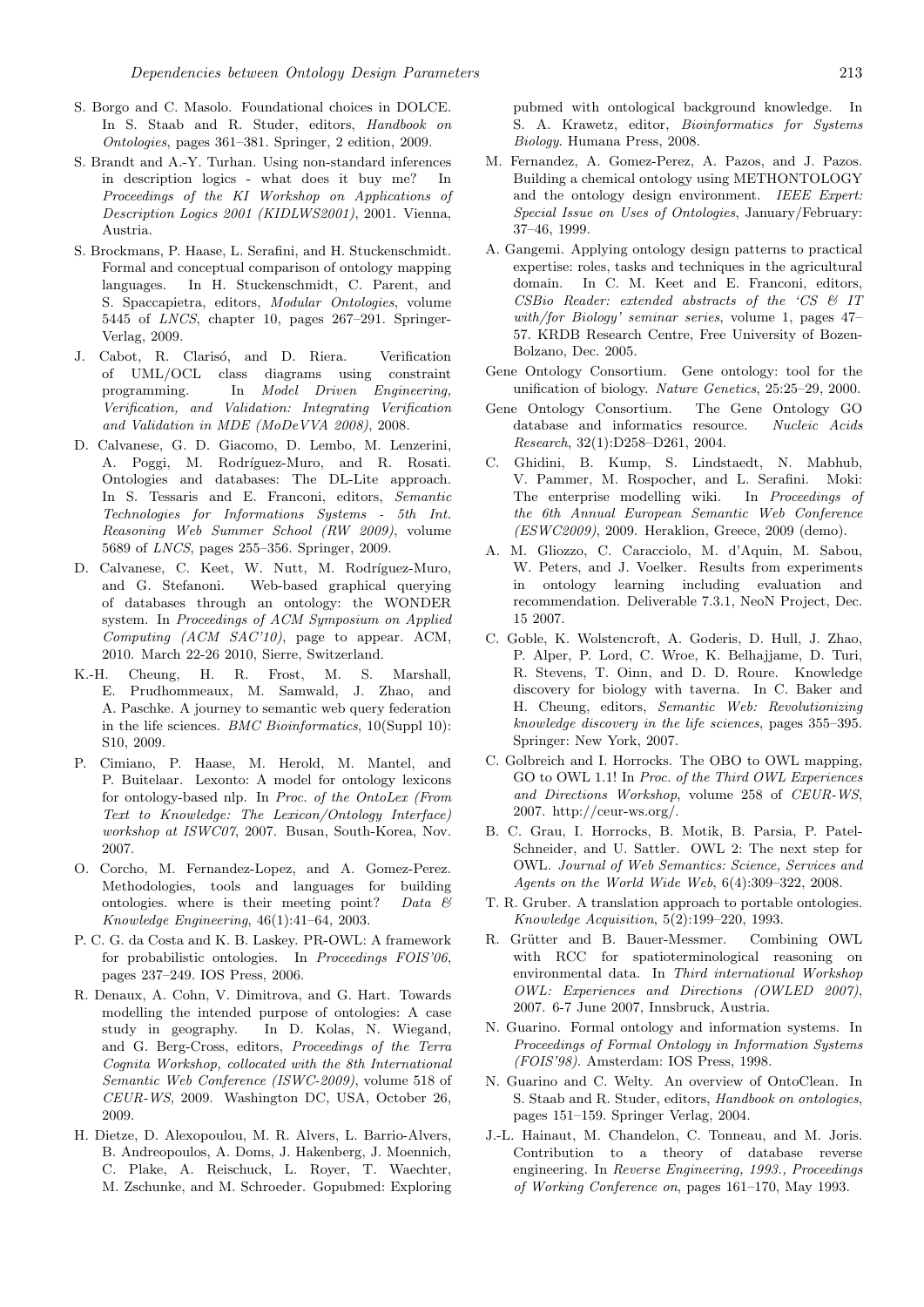- T. Halpin and T. Morgan. Information modeling and relational databases. Morgan Kaufmann, 2nd edition, 2008.
- L. Han, T. Finin, C. Parr, J. Sachs, and A. Joshi. Rdf123: a mechanism to transform spreadsheets to rdf. In Proceedings of the Twenty-First National Conference on Artificial Intelligence (AAAI'06), 2006.
- N. Henze, P. Dolog, and W. Nejdl. Reasoning and ontologies for personalized e-learning in the semantic web. Educational Technology & Society, 7(4):82-97, 2004.
- H. Herre and B. Heller. Semantic foundations of medical information systems based on top-level ontologies. Knowledge-Based Systems, 19:107–115, 2006.
- J. R. Hobbs and F. Pan. An ontology of time for the semantic web. ACM Transactions on Asian Language Processing (TALIP): Special issue on Temporal Information Processing, 3(1):66–85, 2004.
- J. E. Hopcroft, R. Motwani, and J. D. Ullman. Introduction to Automata Theory, Languages, and Computation. Pearson Education, 2 edition, 2001.
- M. Horridge, H. Knublauch, A. Rector, R. Stevens, and C. Wroe. A practical guide to building OWL ontologies using the Protégé-OWL plugin and CO-ODE tools. Technical Report 1.0, The University Of Manchester, 2004. URL http://www.coode.org/ resources/tutorials/ProtegeOWLTutorial.pdf.
- M. Horridge, B. Parsia, and U. Sattler. Laconic and precise justifications in OWL. In Proc. of the 7th International Semantic Web Conference (ISWC 2008), volume 5318 of LNCS. Springer, 2008.
- I. Horrocks, P. F. Patel-Schneider, and F. van Harmelen. From SHIQ and RDF to OWL: The making of a web ontology language. Journal of Web Semantics, 1(1):7, 2003.
- I. Horrocks, O. Kutz, and U. Sattler. The even more irresistible SROIQ. Proceedings of KR-2006, pages 452–457, 2006.
- P. Jaiswal, D. Ware, J. Ni, K. Chang, W. Zhao, S. Schmidt, X. Pan, K. Clark, L. Teytelman, S. Cartinhour, L. Stein, and S. McCouch. Gramene: development and integration of trait and gene ontologies for rice. Comparative and Functional Genomics, 3:132–136, 2002.
- M. Jarrar, J. Demy, and R. Meersman. On using conceptual data modeling for ontology engineering. Journal on Data Semantics: Special issue on Best papers from the ER/ODBASE/COOPIS 2002 Conferences, 1(1): 185–207, 2003.
- Y. Jiang, J. Wang, S. Tang, and B. Xiao. Reasoning with rough description logics: An approximate concepts approach. Information Sciences, 179:600–612, 2009.
- N. Keberle. Temporal classes and OWL. In R. Hoekstra and P. F. Patel-Schneider, editors, Proceedings of OWLED'09, 2009.
- C. M. Keet. Factors affecting ontology development in ecology. In B. Ludäscher and L. Raschid, editors, Data Integration in the Life Sciences 2005 (DILS2005), volume 3615 of LNBI, pages 46–62. Springer Verlag, 2005. San Diego, USA, 20-22 July 2005.
- C. M. Keet. Prospects for and issues with mapping the Object-Role Modeling language into  $DLR_{ifd}$ . In 20th International Workshop on Description Logics (DL'07), volume 250 of CEUR-WS, pages 331–338, 2007. 8-10 June 2007, Bressanone, Italy.
- C. M. Keet. Constraints for representing transforming entities in bio-ontologies. In R. Serra and R. Cucchiara, editors, 11th Congress of the Italian Association for Artificial Intelligence (AI\*IA 2009), volume 5883 of LNAI, pages 11–20. Springer Verlag, 2009. Reggio Emilia, Italy, Dec. 9-12, 2009.
- C. M. Keet. On the feasibility of description logic knowledge bases with rough concepts and vague instances. In Proc. of DL'10, CEUR-WS, 2010. 4-7 May 2010, Waterloo, Canada.
- C. M. Keet and A. Artale. Representing and reasoning over a taxonomy of part-whole relations. Applied Ontology, 3(1-2):91–110, 2008.
- C. M. Keet and M. Rodríguez. Toward using biomedical ontologies: trade-offs between ontology languages. In AAAI 2007 Workshop Semantic eScience (SeS 2007), volume WS-07-11 of AAAI Technical Report, pages 65– 68. AAAI, 2007. 23 July 2007, Vancouver, Canada.
- C. M. Keet, M. Roos, and M. S. Marshall. A survey of requirements for automated reasoning services for bioontologies in OWL. In Proceedings of the 3rd Workshop on OWL: Experiences and Directions (OWLED 2007), volume 258 of CEUR-WS, 2007. 6-7 June 2007, Innsbruck, Austria.
- C. M. Keet, R. Alberts, A. Gerber, and G. Chimamiwa. Enhancing web portals with Ontology-Based Data Access: the case study of South Africa's Accessibility Portal for people with disabilities. In C. Dolbear, A. Ruttenberg, and U. Sattler, editors, Proceedings of the Fifth OWL: Experiences and Directions (OWLED 2008), volume 432 of CEUR-WS, 2008. Karlsruhe, Germany, 26-27 October 2008.
- J. Kim, Y. Gil, and V. Ratnakar. Semantic metadata generation for large scientific workflows. In Proceedings of the 5th International Semantic Web Conference (ISWC'06), 2006. Athens, GA, USA.
- B. Konev, C. Lutz, D. Walther, and F. Wolter. Semantic modularity and module extraction in description logics. In M. Ghallab, C. D. Spyropoulos, N. Fakotakis, and N. M. Avouris, editors, Proceedings of 18th European Conference on Artificial Intelligence (ECAI'08), volume 178 of Frontiers in Artificial Intelligence and Applications, pages 55–59. IOS Press, 2008. Patras, Greece, July 21-25, 2008.
- L. Lubyte and S. Tessaris. Extracting ontologies from relational databases. In D. Calvanese, E. Franconi, V. Haarslev, D. Lembo, B. Motik, S. Tessaris, and A.- Y. Turhan, editors, Proceedings of the 20th International Workshop on Description Logics (DL 2007), pages 387– 395, 2007.
- T. Lukasiewicz and U. Straccia. Managing uncertainty and vagueness in description logics for the semantic web. Journal of Web Semantics, 6(4):291–308, 2008.
- C. Lutz, F. Wolter, and M. Zakharyaschev. Temporal description logics: A survey. In Proc. of the Fifteenth International Symposium on Temporal Representation and Reasoning (TIME'08). IEEE Computer Society Press, 2008.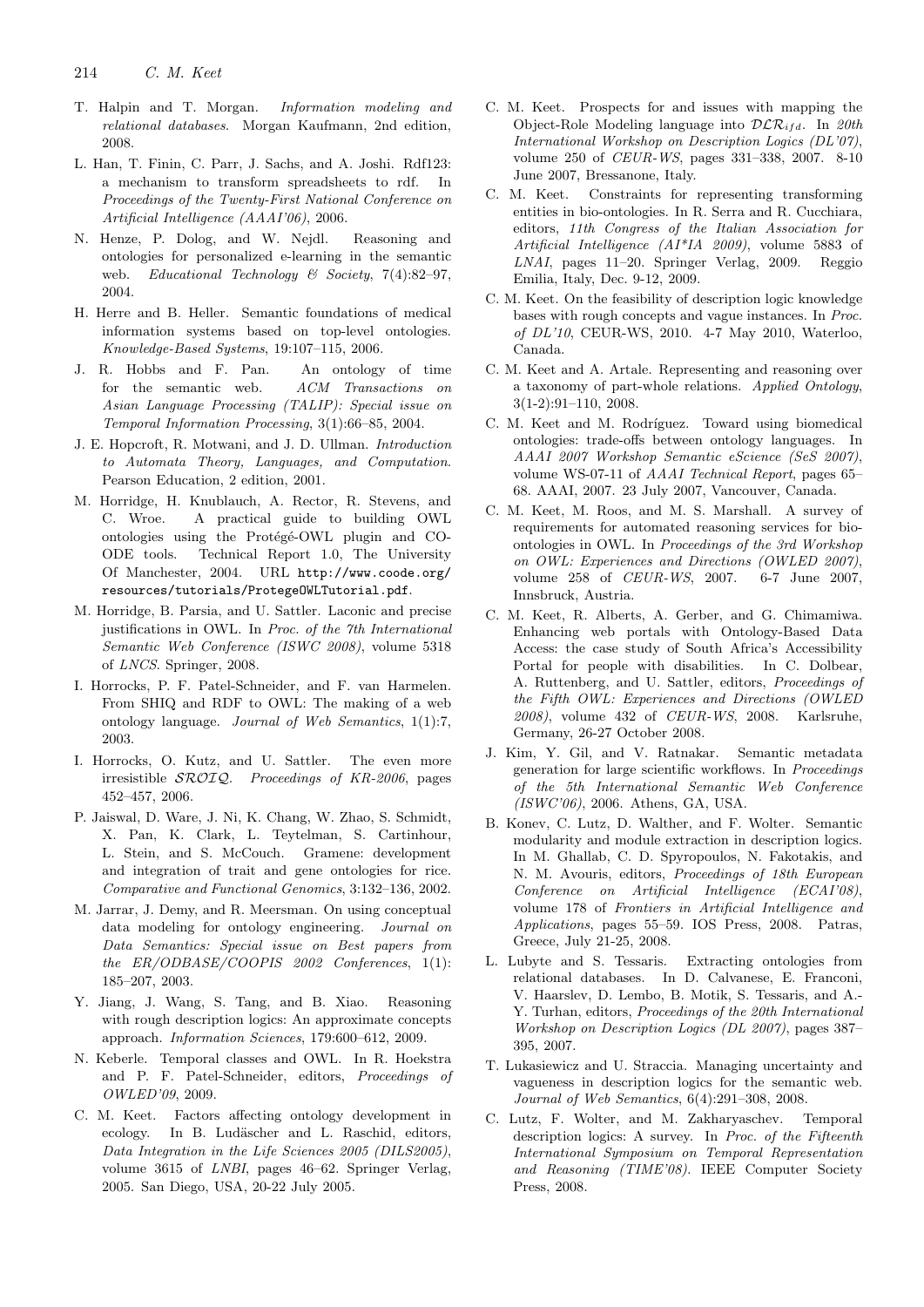- C. Lutz, D. Toman, and F. Wolter. Conjunctive query answering in the description logic el using a relational database system. In Proceedings of the 21st International Joint Conference on Artificial Intelligence IJCAI09. AAAI Press, 2009.
- Z. Ma and L. Yan. Fuzzy XML data modeling with the UML and relational data models. Data & Knowledge Engineering, 63(3):972 – 996, 2007. ISSN 0169-023X. 25th International Conference on Conceptual Modeling (ER 2006) - 'Four of the best papers presented.
- J. S. Madin, S. Bowers, M. P. Schildhauer, and M. B. Jones. Advancing ecological research with ontologies. Trends in Ecology & Evolution, 23(3):159–168, 2008.
- C. Masolo, S. Borgo, A. Gangemi, N. Guarino, and A. Oltramari. Ontology library. WonderWeb Deliverable D18 (ver. 1.0, 31-12-2003)., 2003. http://wonderweb.semanticweb.org.
- D. L. McGuinness and F. van Harmelen. OWL Web Ontology Language Overview. W3C Recommendation., 2004. http://www.w3.org/TR/owl-features/.
- B. Motik, B. C. Grau, I. Horrocks, Z. Wu, A. Fokoue, and C. Lutz. OWL 2 Web Ontology Language Profiles. W3c recommendation, W3C, 27 Oct. 2009a. http://www.w3.org/TR/owl2-profiles/.
- B. Motik, P. F. Patel-Schneider, and B. Parsia. OWL 2 web ontology language structural specification and functional-style syntax. W3c recommendation, W3C, 27 Oct. 2009b. http://www.w3.org/TR/owl2-syntax/.
- B. Parsia, E. Sirin, and A. Kalyanpur. Debugging OWL ontologies. In Proceedings of the World Wide Web Conference (WWW 2005), 2005. May 10-14, 2005, Chiba, Japan.
- A. Poggi, D. Lembo, D. Calvanese, G. De Giacomo, M. Lenzerini, and R. Rosati. Linking data to ontologies. J. on Data Semantics, X:133–173, 2008.
- V. Presutti, A. Gangemi, S. David, G. A. de Cea, M. C. Surez-Figueroa, E. Montiel-Ponsoda, and M. Poveda. A library of ontology design patterns: reusable solutions for collaborative design of networked ontologies. NeOn deliverable D2.5.1, NeOn Project, Institute of Cognitive Sciences and Technologies (CNR), 2008.
- D. A. Randell, Z. Cui, and A. G. Cohn. A spatial logic based on regions and connection. In Proc. 3rd Int. Conf. on Knowledge Representation and Reasoning, pages 165– 176. Morgan Kaufmann, 1992.
- M. Rodriguez-Muro, L. Lubyte, and D. Calvanese. Realizing Ontology Based Data Access: A plug-in for Protégé. In Proc. of the Workshop on Information Integration Methods, Architectures, and Systems (IIMAS 2008). IEEE Computer Society, 2008.
- G. Schreiber. Knowledge engineering. In V. Lifschitz, F. van Harmelen, and B. Porter, editors, Handbook of Knowledge Representation, pages 929–946. Elsevier, 2007.
- S. Schulz, H. Stenzhorn, M. Boekers, and B. Smith. Strengths and limitations of formal ontologies in the biomedical domain. Electronic Journal of Communication, Information and Innovation in Health (Special Issue on Ontologies, Semantic Web and Health), 3(1):31–45, 2009.
- B. Smith. Ontology (science). In Proc. of FOIS'08. IOS Press, 2008.
- B. Smith, W. Ceusters, B. Klagges, J. Köhler, A. Kumar, J. Lomax, C. Mungall, F. Neuhaus, A. L. Rector, and C. Rosse. Relations in biomedical ontologies. Genome Biology, 6:R46, 2005.
- B. Smith, M. Ashburner, C. Rosse, J. Bard, W. Bug, W. Ceusters, L. Goldberg, K. Eilbeck, A. Ireland, C. Mungall, T. OBI Consortium, N. Leontis, A. Rocca-Serra, A. Ruttenberg, S.-A. Sansone, M. Shah, P. Whetzel, and S. Lewis. The OBO Foundry: Coordinated evolution of ontologies to support biomedical data integration. Nature Biotechnology, 25 (11):1251–1255, 2007.
- D. Soergel, B. Lauser, A. Liang, F. Fisseha, J. Keizer, and S. Katz. Reengineering thesauri for new applications: the AGROVOC example. Journal of Digital Information, 4(4), 2004.
- U. Straccia. Managing uncertainty and vagueness in description logics, logic programs and description logic programs. In Reasoning Web, 4th International Summer School, 2008.
- M. C. Suarez-Figueroa, G. A. de Cea, C. Buil, K. Dellschaft, M. Fernandez-Lopez, A. Garcia, A. Gomez-Perez, G. Herrero, E. Montiel-Ponsoda, M. Sabou, B. Villazon-Terrazas, and Z. Yufei. Neon methodology for building contextualized ontology networks. NeOn Deliverable D5.4.1, NeOn Project, 2008.
- K. Vila and A. Ferrández. Developing an ontology for improving question answering in the agricultural domain. In F. Sartori, M. Sicilia, and N. Manouselis, editors, 3rd International Conference on Metadata and Semantics (MTSR'09), volume 46 of CCIS, pages 245– 256. Springer, 2009. Oct 1-2 2009 Milan, Italy.
- B. J. Wielinga, A. T. Schreiber, J. Wielemaker, and J. A. C. Sandberg. From thesaurus to ontology. In K-CAP '01: Proceedings of the 1st international conference on Knowledge capture, pages 194–201, New York, NY, USA, 2001. ACM. ISBN 1-58113-380-4. doi: http://doi. acm.org/10.1145/500737.500767.
- R. Witte, T. Kappler, and C. Baker. Ontology design for biomedical text mining. In C. Baker and H. Cheung, editors, Semantic Web: revolutionizing knowledge discovery in the life sciences, pages 281–313. Springer, 2007.
- K. Wolstencroft, R. Stevens, and V. Haarslev. Applying owl reasoning to genomic data. In C. Baker and H. Cheung, editors, Semantic Web: revolutionizing knowledge discovery in the life sciences, pages 225–248. Springer: New York, 2007.
- S. Zhang, O. Bodenreider, and C. Golbreich. Experience in reasoning with the foundational model of anatomy in OWL DL. In R. B. Altman, A. K. Dunker, L. Hunter, T. A. Murray, and T. E. Klein, editors, Pacific Symposium on Biocomputing (PSB'06), pages 200–211. World Scientific, 2006.
- Y. Zhou, J. A. Young, A. Santrosyan, K. Chen, S. F. Yan, and E. A. Winzeler. In silico gene function prediction using ontology-based pattern identification. Bioinformatics, 21(7):1237–1245, 2005.